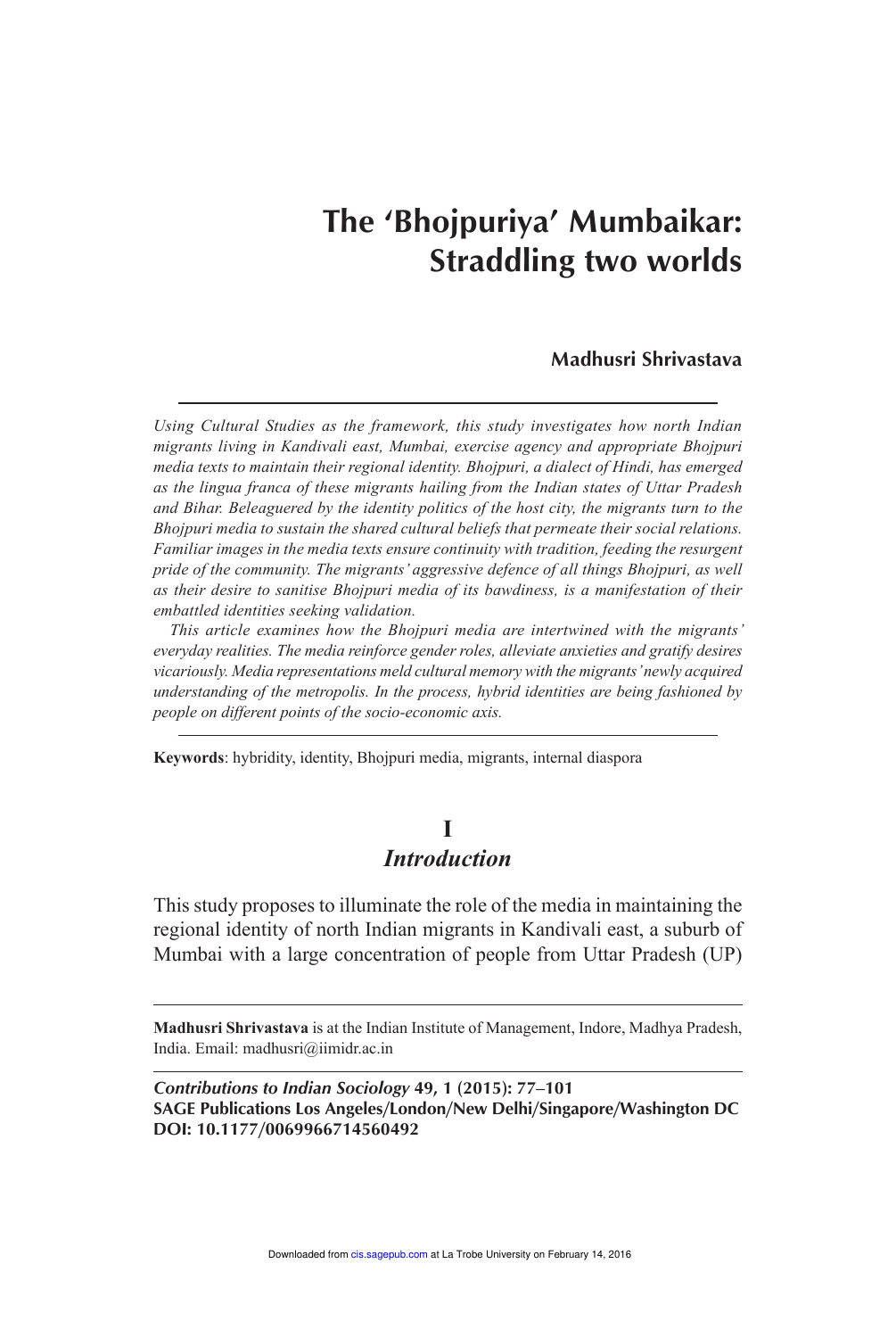and Bihar, many of whom speak Bhojpuri, a dialect of Hindi. The core concern of the research is an exploration of how the media nurture and nourish the imagination of the community and unite a public in expression of shared beliefs. It focuses on a section of the internal diaspora<sup>1</sup> and the role of the Bhojpuri media in preserving their cultural distinctiveness. The article seeks to understand the manner in which the migrants engage with media messages, either drawing upon them to consolidate their sense of belonging and 'Bhojpuri' community values, or perhaps resisting them in order to fashion a new hybrid cultural identity. It also examines how they willingly embrace the cosmopolitanism of the host city even as they reaffirm their Bhojpuri antecedents.

The north Indian migrant community has established itself as one of the most outwardly recognisable and vibrant groups in multi-cultural Mumbai. According to the 1991 census, north Indians accounted for 21 per cent of the total population of Mumbai. The Mumbai Human Development Report published by the Brihanmumbai Municipal Corporation (BMC) along with the United Nations Development Programme states that according to the 2001 census, 24.3 per cent of the migrants in Mumbai are from Uttar Pradesh, while 3.5 per cent are from Bihar.<sup>2</sup> Bhojpuri 'ranges from being seen as a style of Hindi … to a large cluster of dialects spoken natively in Bihar, eastern Uttar Pradesh and parts of Madhya Pradesh' (Tripathy 2007: 151). The official figures of the 2001 census show 33 million speakers of the Bhojpuri dialect, $<sup>3</sup>$  although it is</sup> estimated that the actual number of speakers is around 150 million in India and a further 6 million outside the country (Ager 2012). Tripathy and Verma's study (2011: 94) of the multiple identities emerging in

<sup>1</sup> Internal diaspora are members of a group who, in search of better opportunities, have voluntarily left their homeland for different regions under the same government. Whether the resettlement is voluntary or involuntary, such movements are called 'internal diasporas'. The people affected may retain their cohesiveness, or may get assimilated into the surrounding culture and lose their identities (Szarmach 2001).

2 See N. Siddhaye, 'Maximum number of migrants are from state', *Daily News and Analysis* [online], 29 September 2009. Available at http://www.dnaindia.com/mumbai/report\_ maximum-number-of-migrants-are-from-state 1293650. Accessed on 17 May 2010.

3 Census of India. 2001. 'Statement I: Abstract of Speakers' Strength of Languages and Mother Tongues—2001.' Government of India, Ministry of Home Affairs: Office of the Registrar General & Census Commissioner. Available at http://www.censusindia. gov.in/Census\_Data\_2001/Census\_Data\_Online/Language/Statement1.htm. Accessed on 5 May 2012.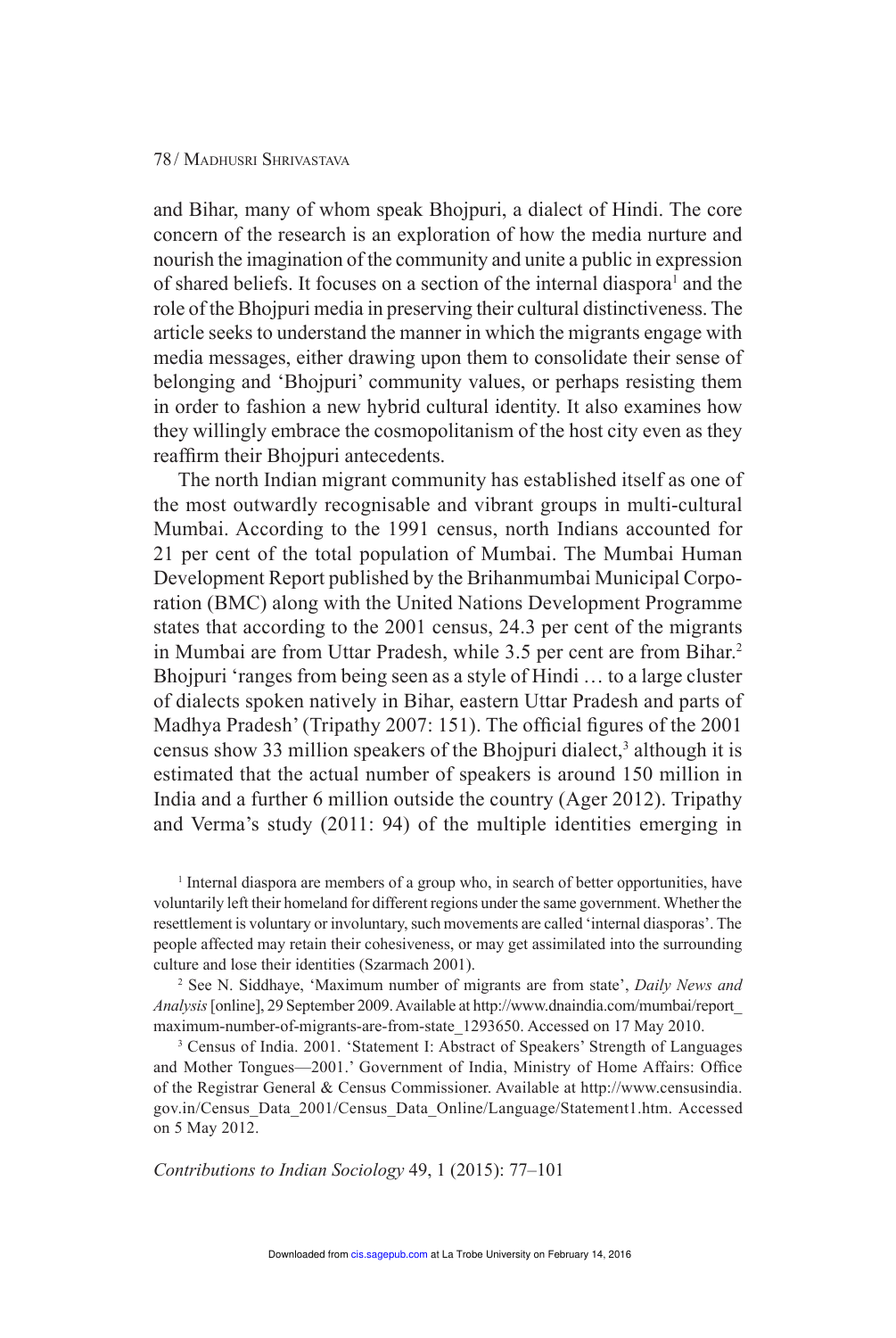the 'Hindi heartland' highlights the dilemma of those caught between the desire to belong to the majority and the need to fashion a distinct image for themselves. Expatiating on the issue of Bihari identity and the Bihari migrant's 'conflicted sense of nostalgia and allegiance for his birthplace', the authors speak of the difference 'between "emergent identity", a largely spontaneous process, and "willed identity" as a conscious ideological/agitational exercise…' (ibid.: 96).

#### **II**

## *North Indian migrants in Mumbai*

Although the influx of north Indian migrants into Mumbai predates Independence, over the last few decades, there has been an exponential increase in their numbers.<sup>4</sup> Their attempts to acclimatise themselves to the frenetic pace of the city, especially in a host state that views them with hostility, is fraught with the trauma brought on by culture shock. Simultaneously, identity politics has fanned the fires of regionalism, prompting the migrant population to reassert their cultural uniqueness. Among the latest additions to Mumbai's cultural subtext, these migrants daily encounter and negotiate different, even contradictory, cultural orientations and norms. At times, the internal diaspora of north Indians has been the target of agitational politics stoked by regional parties such as the Shiv Sena and the Maharashtra Navnirman Sena (MNS), owing to what is perceived as an economic threat to the 'sons of the soil'. At other times, the alarmist approach has been abandoned and political exigencies have led parties to bridge the gulf between the north Indian migrants and the locals in an attempt to weave a broad demographic constituency.

In the last decade, there has been an upsurge of interest in Bhojpuri media, not just in Uttar Pradesh and Bihar, but across all Indian states with a sizeable north Indian migrant population, as well as in Bhojpuri-speaking

4 'Migration from northern Indian states increased substantially between 1961 and 2001 and is higher than migration to the city from within the state, and continues to remain male dominated... A large majority of the male migrants (49.1 per cent) coming to Mumbai are employed in "production related" jobs... a majority of them work in industries requiring semiskilled and unskilled workers with minimal educational qualifications' (see S. Parasuraman, 'Uncovering the myth of urban development in Mumbai', *Urban Age*, Mumbai, November 2007. Available at http://urban-age.net/0\_downloads/archive/\_mumbai/ Newspaper-essays\_Prarsuraman.pdf. Accessed on 21 May 2012).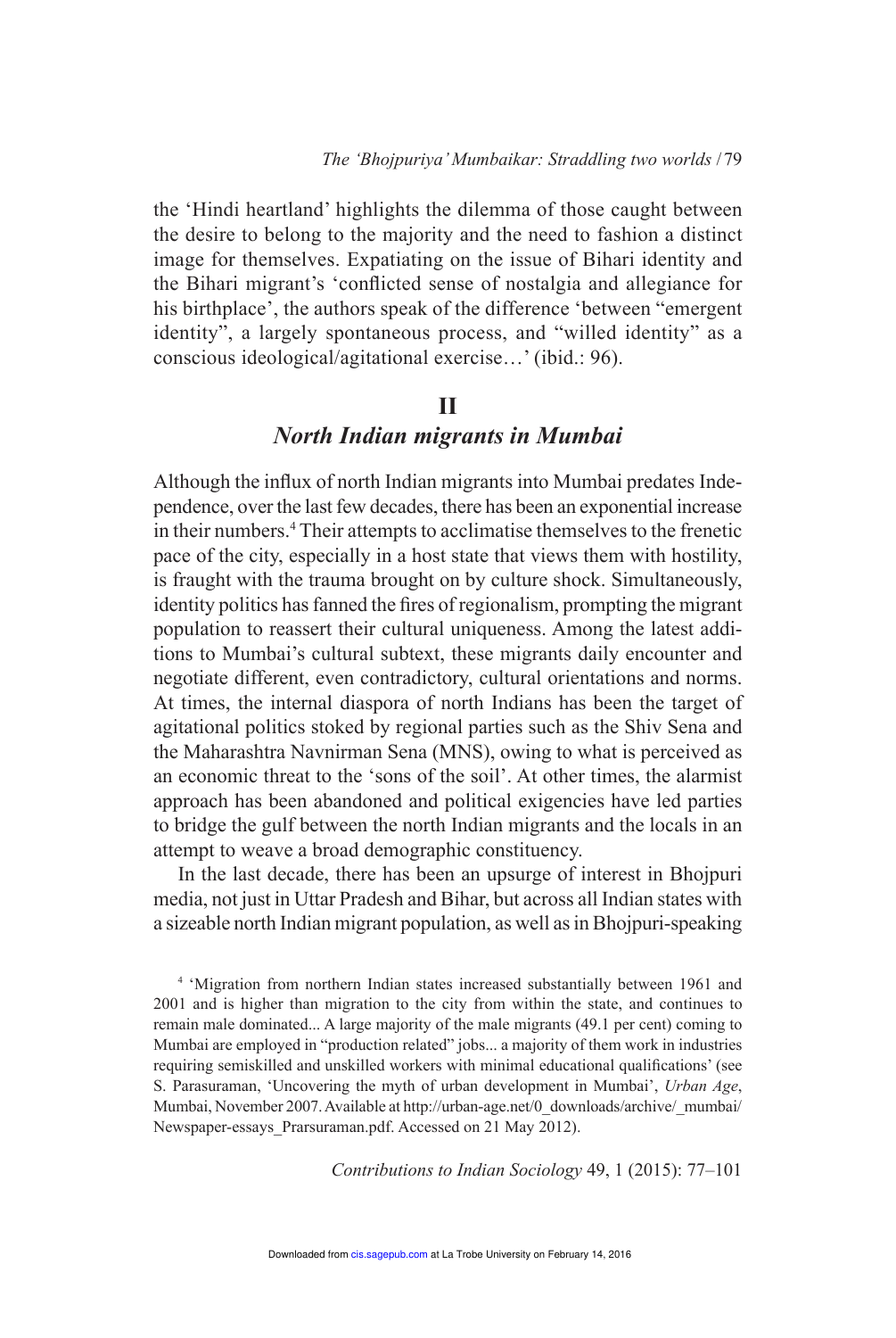countries such as Fiji, Surinam, Mauritius and Trinidad.<sup>5</sup> The phenomenon that has led to the spectacular success of Bhojpuri cinema and music industries (Ghosh 2010; Tripathy 2007, 2012) merits consideration for 'its value as a momentous cultural index' (Tripathy 2007: 146). By expressing the concerns of the illiterate and semi-literate migrants, the media represent the aspirations of the rising middle and lower classes, who are 'more desperately and authentically nostalgic' (Tripathy and Verma 2011: 118) than their educated counterparts. Films bring the 'homeland' into the diaspora by creating a perception of a common culture shared by heterogeneous groups (Mishra 2002: 237). Music and dance too are not merely 'diasporic nostalgia on display' (Shresthova 2004: 100), but become a form of 'cultural memory' in language-specific cinema, facilitating an expression of perceived cultural similarities. Continuation of values in the host city is thus primarily effected through a shared repertory of cultural practices, a 'patterned experience of excitement, suspense and release' (Cawelti 2001: 208). The reassertion of 'Bhojpuriya' roots is achieved mainly through the selection of recognisable themes and scenes, both secular and devotional, which delve into the collective memory of the migrants.

## **III**

## *Research methodology*

This article seeks to offer insights into the interaction and engagement between media experiences and socio-cultural experiences of north Indian migrants in Kandivali east, a suburb of Mumbai. Embedded in research that examines Bhojpuri media as a manifestation of popular culture impacting the process of identity formation among the migrants, it is based on data such as media access, media use, user habits, personal identity, cultural identity and social setting. It approaches the issue of media and migration from an interdisciplinary perspective to understand how north Indian migrants in Kandivali east utilise the media to negotiate between integration in the new city and sustenance of links with the culture of the Hindi heartland.

 $5$  In the late 19<sup>th</sup> and early 20<sup>th</sup> century, the need for cheap labour led to several colonisers importing indentured labour from Bihar and Uttar Pradesh to British and European colonies such as West Indies, Surinam, Mauritius and Fiji. The descendants of these labourers speak a variation of Bhojpuri to date and they form a bulk of the patrons of Bhojpuri films and media products.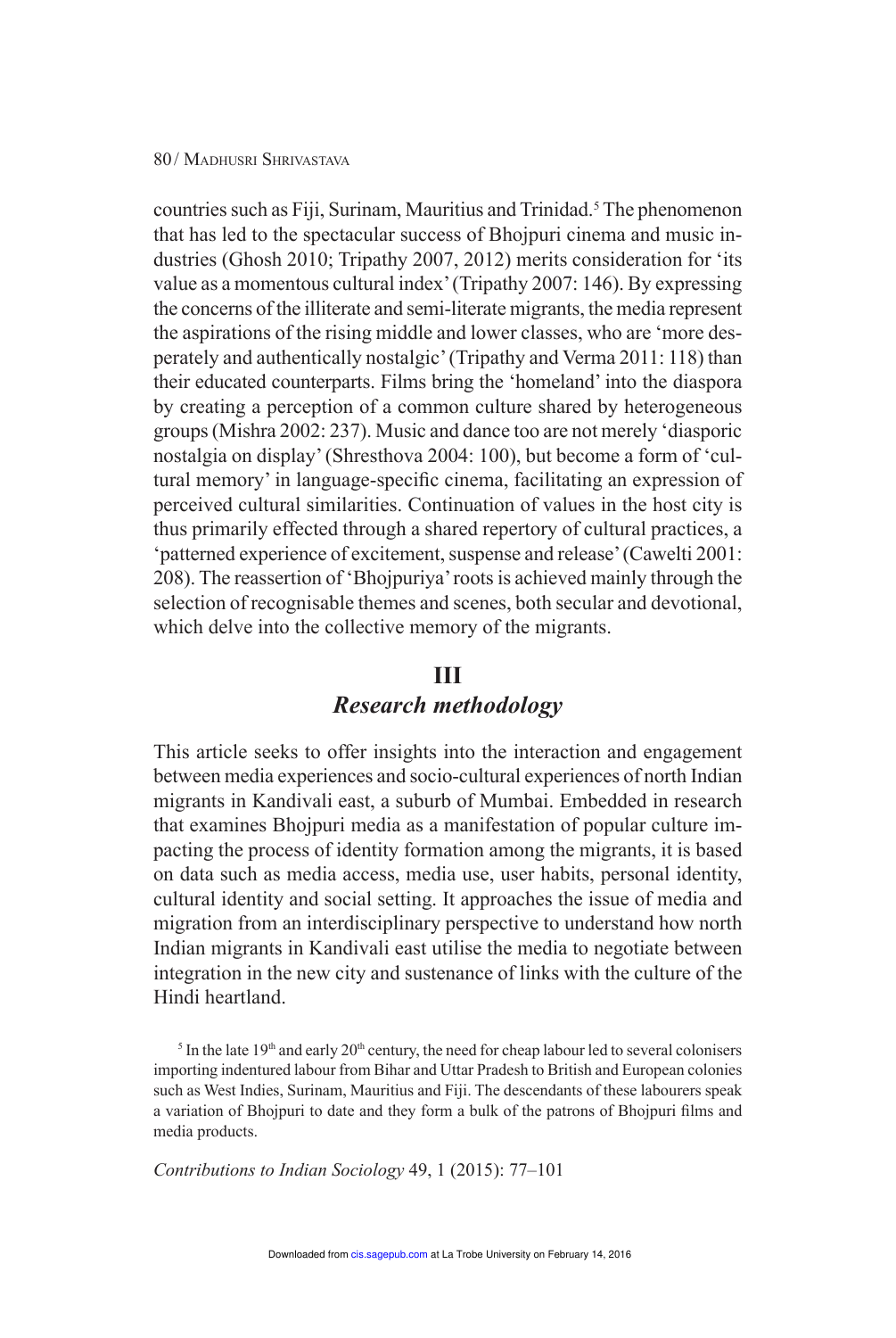The methodology is drawn from the field of ethnographic research strategies, an approach that owes much to the research of DeCerteau (1984), Mankekar (1999) and Morley (1986, 2005). It includes a quantitative approach that enquires into the uses of the media, the migrants' cultural identity and their attitude towards other cultures and a qualitative approach that seeks to examine socio-demographic factors that contribute significantly to differences in media practices. The methods adopted for data collection include in-depth interviews with a purposive sample of the members of the community in Kandivali east, group discussions and observation.

The field study assesses the interrelationship between cultural identity and media products and throws light on the interface between the migrants' socio-cultural experience and their media practices. A small but focused sample was considered suitable for the purpose of the study. The field study was conducted over a period extending from February 2011 to February 2012. The data was collected from primary sources through a questionnaire in order to find out demographic details of the sample and to examine their habits of media use, the reasons for their media preferences as well as their attitudes towards the Bhojpuri and other media. Respondents were selected on the basis of the researcher's familiarity with them. To ensure a fair representation of the population, the sample was drawn from various settlements in Poisar Gaon, Thakur Complex and Thakur Village in Kandivali east, the geographical area selected for the survey.

Kandivali east, a suburb in the northern stretch of Mumbai, has large habitations of migrants from Uttar Pradesh and Bihar. In Kandivali today, up-market housing complexes rest cheek by jowl with sprawling conglomerations of semi-permanent structures, home to thousands of Biharis and 'UPites'. Even today there are localities in Poisar Gaon with names such as *Bihar Tekdi*, testifying to the presence of a large number of migrants from Bihar. The flat-roofed dwellings with their tiny rooms, the row of common toilets, the congested alleys with children playing 'gully cricket' constitute a quintessential Mumbai shanty town, housing thousands of families precariously balanced between poverty and lower middle class respectability. These areas are not only a hub of economic activity but also politically active constituencies that field a number of north Indian candidates during civic polls.

The interviewees are first/second/third generation migrants from Uttar Pradesh and Bihar who live in Kandivali east. They are people who had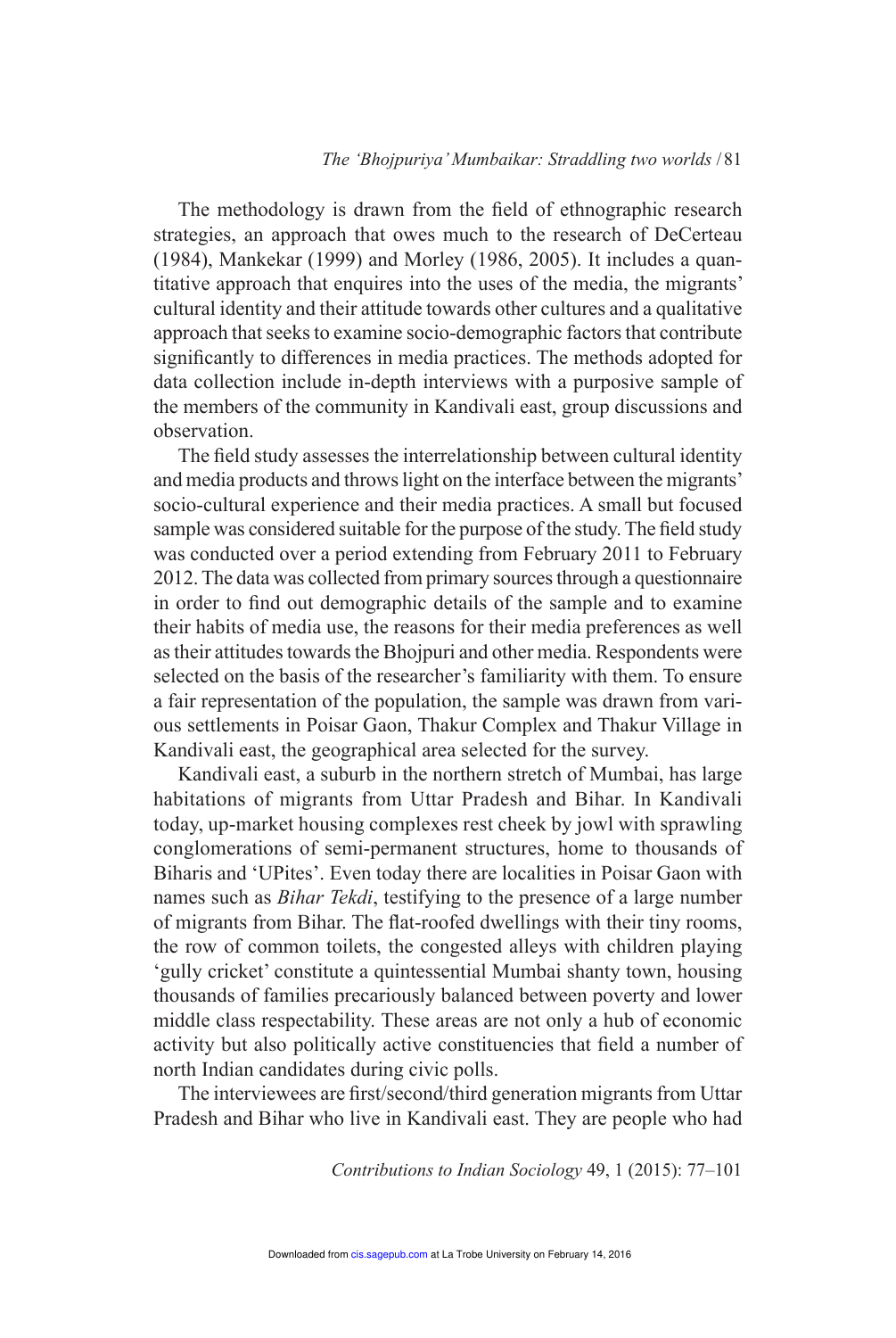responded to the survey questionnaire and were willing to be interviewed or be part of the group discussions. The study draws on results from interviews conducted with 37 respondents: 17 women, 12 men (over 18 years of age) and eight young people (five girls and four boys in the 9 to 17 age group). The men were auto-rickshaw and taxi drivers, electricians, watchmen and vegetable vendors. All the women, except three, were homemakers; their children went to school and, more significantly, to English medium schools. The field study was supplemented by content analysis of media products popular with Bhojpuri-speaking audiences and interviews with seven media producers and executives.

Throughout, the focus was not only on the cultural effects of texts but also on specific ways in which viewers interpret specific themes and images. There was increasing awareness of the connections between the depictions in the Bhojpuri media and the way the viewers perceive themselves as Bhojpuri people. Cinematic and televisual representations of gender and community were counterpoised against the migrants' selection and rejection, negotiation and confrontation of everyday realities. What emerged appeared to ratify that 'meaning is unstable: it is frequently contested by viewers who are historical subjects living in particular discursive formations rather than positioned by a single text' (Mankekar 1999: 8). The viewers are intelligent and sentient, and not mindless consumers of media texts.

#### **IV**

# *Many voices, many views*

The research indicates that the migrants are constantly attempting to bridge the hiatus between their aspirations and the quotidian realities of their existence in a city that exposes them to an entirely new culture. In all this, the Bhojpuri media play a crucial role, for notions about the north Indian culture are daily being consolidated in popular perception through media offerings in the Bhojpuri dialect. In the process, they are subtly recasting the 'Bhojpuriya' identity and culture. Memories are being transformed and, sometimes, sanitised, while perceptions of community, family and sexuality are being reconfigured through the cinematic and televisual representations of tradition and culture. Analysis of the discourses pointed to variegated reactions to Bhojpuri media. Among other aspects, age, gender, level of education, socio-economic status, marital status, presence or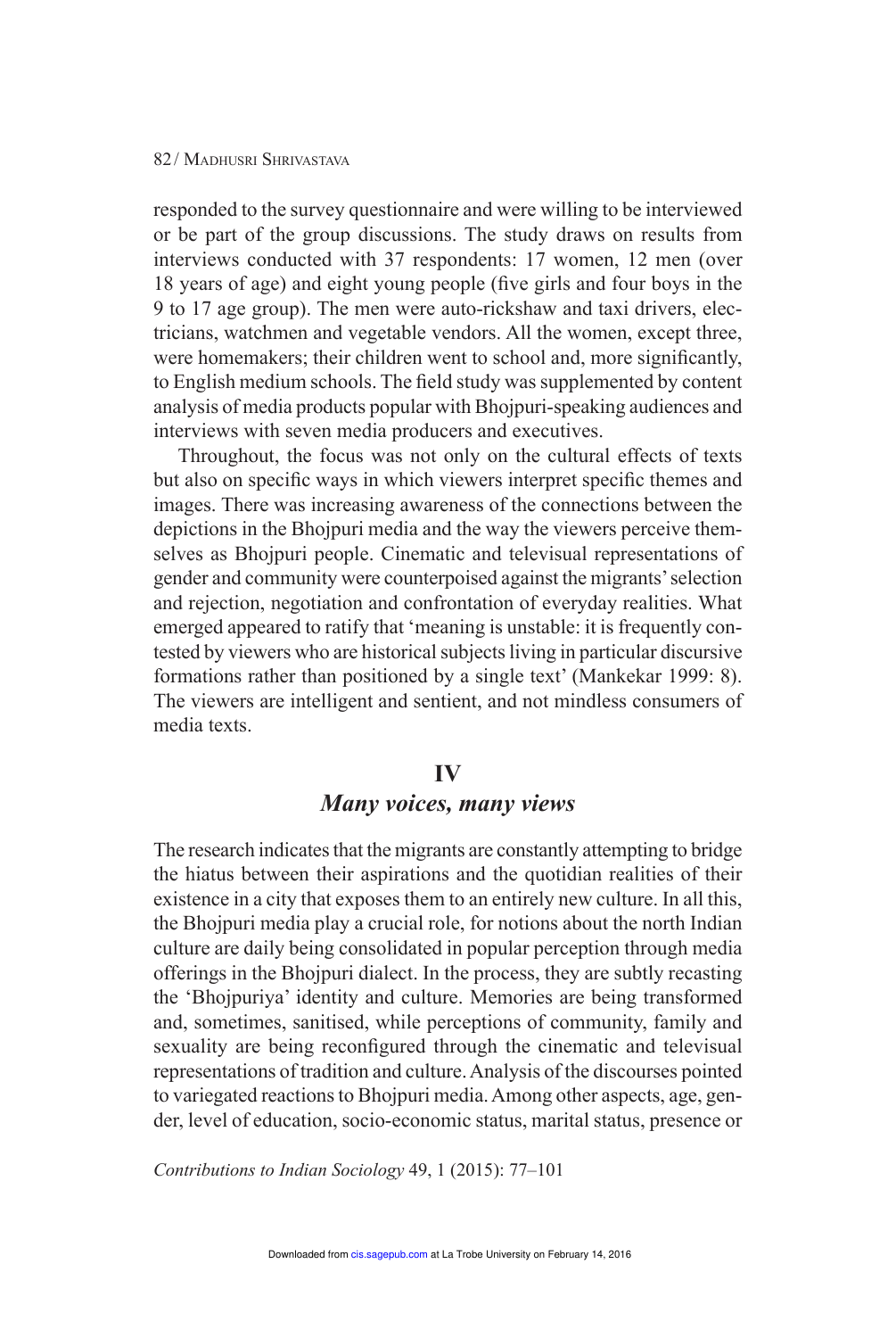otherwise of family in Mumbai and time elapsed since arrival in Mumbai mould the migrants' response to Bhojpuri media and accordingly, the dependence on media messages for construction of identity varies within the community as we move from one sub-group to another.

Maintaining the north Indian identity and ensuring the continuation of the ethos, values and traditions of home states is professedly uppermost in the minds of the research participants. The migrants essentially come from a society where a large number of interactions are between known persons, moving into the anonymity of a bustling, cosmopolitan city. For most of them, 'Leaving the frontiers of the village is like being doomed to a lifetime of ethical nomadism that nevertheless has to be "translated" constantly into a rooted existence' (Tripathy 2007: 153). The stress caused by displacement and loss of cultural norms is to a great extent ameliorated by the strong social support systems in the migrants' community. They believe they are able to stay connected to their roots and draw emotional succour from Bhojpuri cinema, television programmes and particularly through music imbued with regional flavour. Several respondents affirmed that their devotional and secular preoccupations, their fantasies and their concerns, all find expression in Bhojpuri music videos and CDs, primarily because 'Unlike film songs dealing exclusively with amorphous sentimental love, regional song texts abound with references to local customs, lore, mores and contemporary socio-political issues' (Manuel 1991: 199). What was apparent was the forceful, often aggressive vehemence with which they asserted their fondness for Bhojpuri media products. *Bilkul acchhe lagte hain* (of course, we like them), *bahut acchhe lagte hain* (we like them very much), *zaroor dekhte hain* (we certainly watch them) were the most frequent responses received from the research participants. Besides, older forms of folk media, redolent of the culture of Uttar Pradesh and Bihar, are still popular in Kandivali east and the migrants actively participate in group activities and communal celebrations of festivals such as wrestling matches, *Holi Milan samaroh* (Holi get-togethers), *Chhath puja* and *birha dangal*<sup>6</sup> . Surabhi Sharma, whose documentary film *Bidesia in Bambai*  (2013) encapsulates the migrants' deep engagement with music from the homeland, speaks of the unbroken continuity of these musical traditions. In a society where migration and cultural bereavement, separation and its attendant sorrows are an everyday reality, the pathos of birha still

<sup>6</sup> *Birha* is a form of folk music that expresses the pathos of being separated from one's beloved, while *dangal* refers to a wrestling match. Birha dangal is a folk music contest.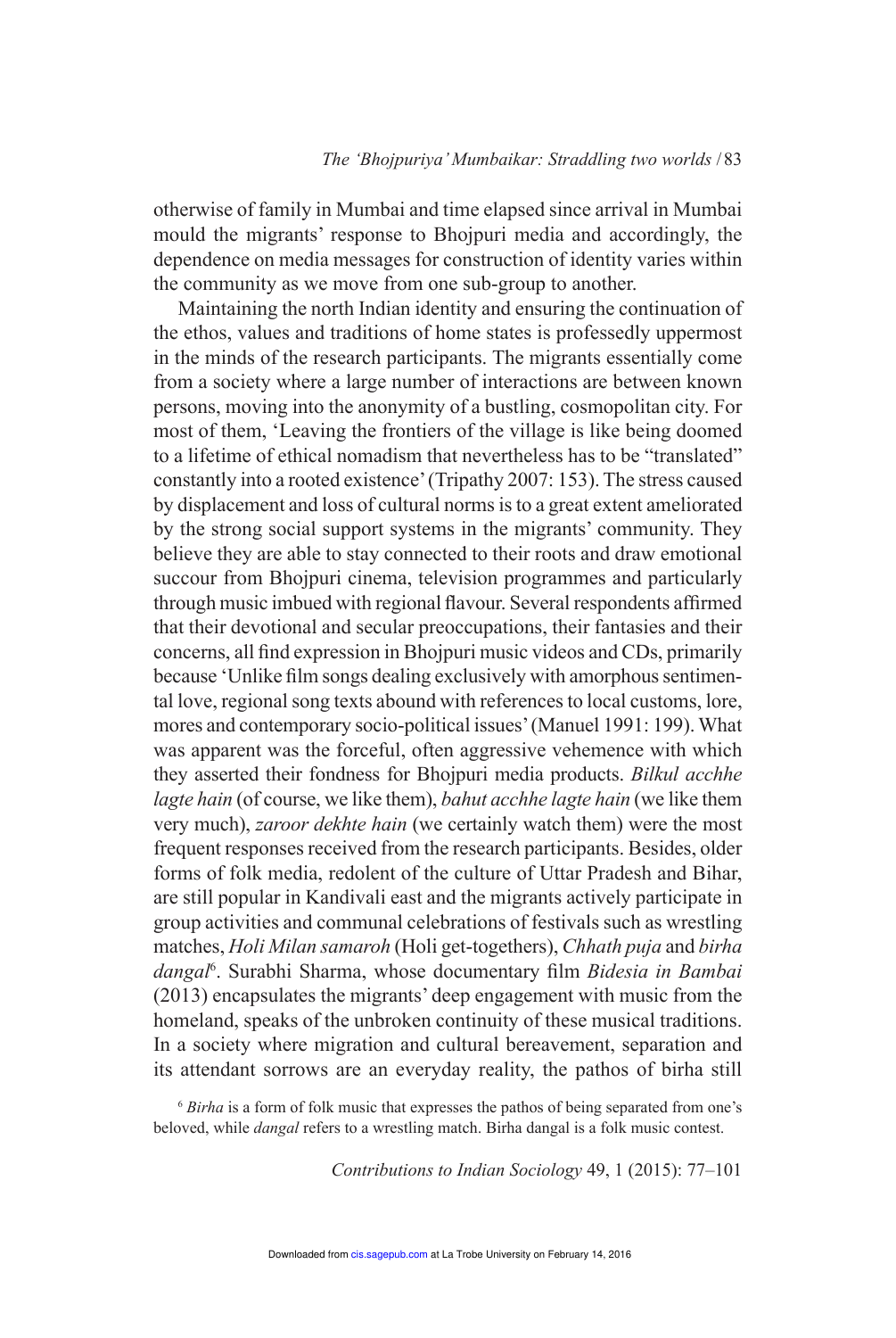resonates in the Bhojpuri context, although in the urban setting, 'the text of the song gets localised'.<sup>7</sup> Every year, artistes from the home states are invited to perform at public functions arranged by cultural organisations affiliated to political parties, especially in the run-up to civic body elections. The purpose is to drum up regional partisanship and ensure that the distinctiveness of the north Indian identity is kept alive in the psyche of the migrants. For the women, and for the older migrants in general, the cinematic representation of rituals, customs and traditions provides the continuity with the ethos of the home states; they provide pleasurable regression to an idyllic (and idealised) bucolic past; for still others, the films, serials and reality shows are satisfying because of the comforting familiarity of the Bhojpuri language.

Almost all of my informants were emphatic that the Bhojpuri media evoke nostalgia and enable them to draw emotional succour. Sarita, a young respondent who had been married for over eight years, said, *Hum ko toh rona aata hai jab filmon mein wahan ke gaon aur shaher dikhate hain … hamare ghar ki yaad aati hai …* (We feel like crying when in the films we see the villages and cities over there … it reminds us of our homes ...). Moreover, news on the Bhojpuri Mahuaa TV channel helps them remain connected to their 'home' through information about the contemporary political, cultural and socio-economic developments in Uttar Pradesh and Bihar. The responses revealed that politics continues to remain of interest to the north Indian migrant even in the host city. Not just the political horse trading in the home states, their interests also encompass the seat sharing and power broking that is an integral part of the city's civic elections.

Others, however, speak of how 'the political muscle and aspirations' of the community fuel anxiety among the local populace:

...the migrant from UP and Bihar is different, part of it is his socioeconomic makeup; the way he behaves in a small group and his behaviour when he has the numbers, are completely different... Unlike your film stars and industrialists, the Maharashtrian cares how many local corporators or MLAs are from Bihar and UP. So when the

7 Filmmaker Surabhi Sharma expatiates on the significance of Bhojpuri music in the lives of migrants in Mumbai in her interview 'Dialogue with Filmmakers: Surabhi Sharma' (2013). Available at http://youtu.be/FYK9tgBsxrQ. Accessed on 19 September 2014.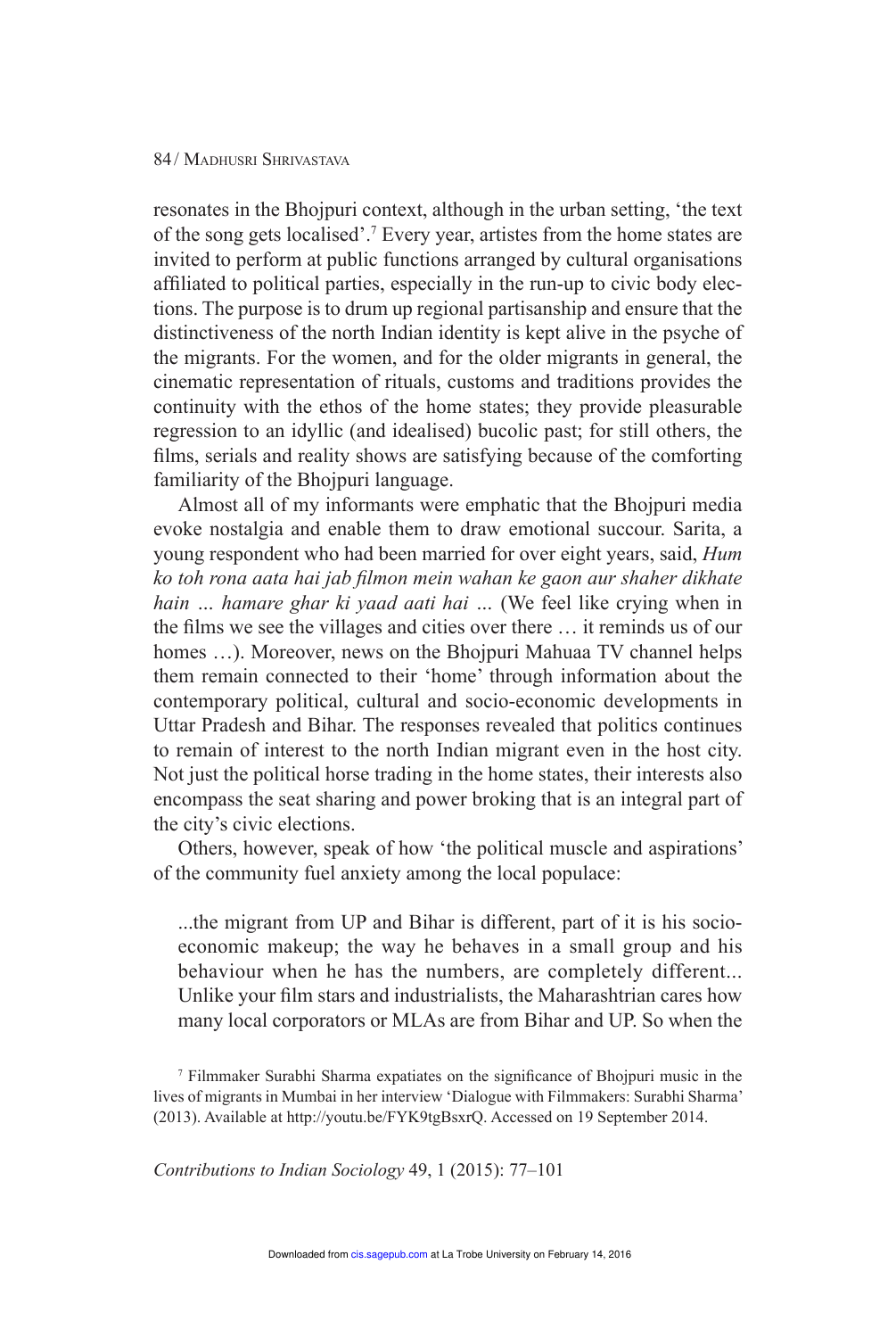Maharashtrian looks at this unceasing migration into his city and he does see it as his city, this sense of political power slipping away real or imagined is awakened.<sup>8</sup>

That increased 'group cohesion' is seen among migrants when they encounter hostility (Li et al. 1995) is amply evident in the clannishness demonstrated by the research participants. The stigma attached to the 'Bhojpuriya' identity, namely that of interlopers in a city that has no place for them, further serves to intensify feelings of solidarity. They rally to the assistance of their kinsfolk, not just because of deep-rooted caste and community affiliations but also due to reassurance offered by numbers. *Hamare gaon/biradari ke hain* (he is from our village/community) are words that were heard again and again in the course of interactions with research participants, words that illustrate that close bonds extend beyond the family to include one's village folk and those from the same caste and community.

Caste and class distinctions were scarcely ever discussed openly, but the women research participants made it clear that such matters are of consequence. In one of the homes, a respondent spoke *sotto voce* as she served a glass of tea: *Hum chhote logon ke yahan pani bhi nahin peete* (we do not drink even water in the homes of those who are from lower strata of society). The women were of the opinion that 'degenerate' people from the lower classes throng to cinema halls to watch vulgar films (*ghatiya filmein*). Social stratification manifested itself in subtle ways in the course of the discussions. Binita, a tall, stately woman (among the three women respondents who worked for a living), was acutely conscious of her upper caste, Brahmin status. Saddled with a husband she referred to as goodfor-nothing (*nikamma*), she cooked in several homes to provide for her children. However, in her interactions with her neighbours, she exuded a sense of superiority which her interlocutors accepted uncomplainingly, for caste and class superiority are carried forward and maintained even in the host city. Shukla, an auto-rickshaw driver, was the only one amongst the research participants who openly expressed pride in his Brahmin status. He used to be a chauffeur, but he quit his job when asked to salute his

8 See R.S. Nandal, 'A Clash of Cultures', NDTV.com [online], 25 February 2008. Available at http://www.ndtv.com/convergence/ndtv/story.aspx?id=COLEN20080042337. Accessed on 15 May 2012.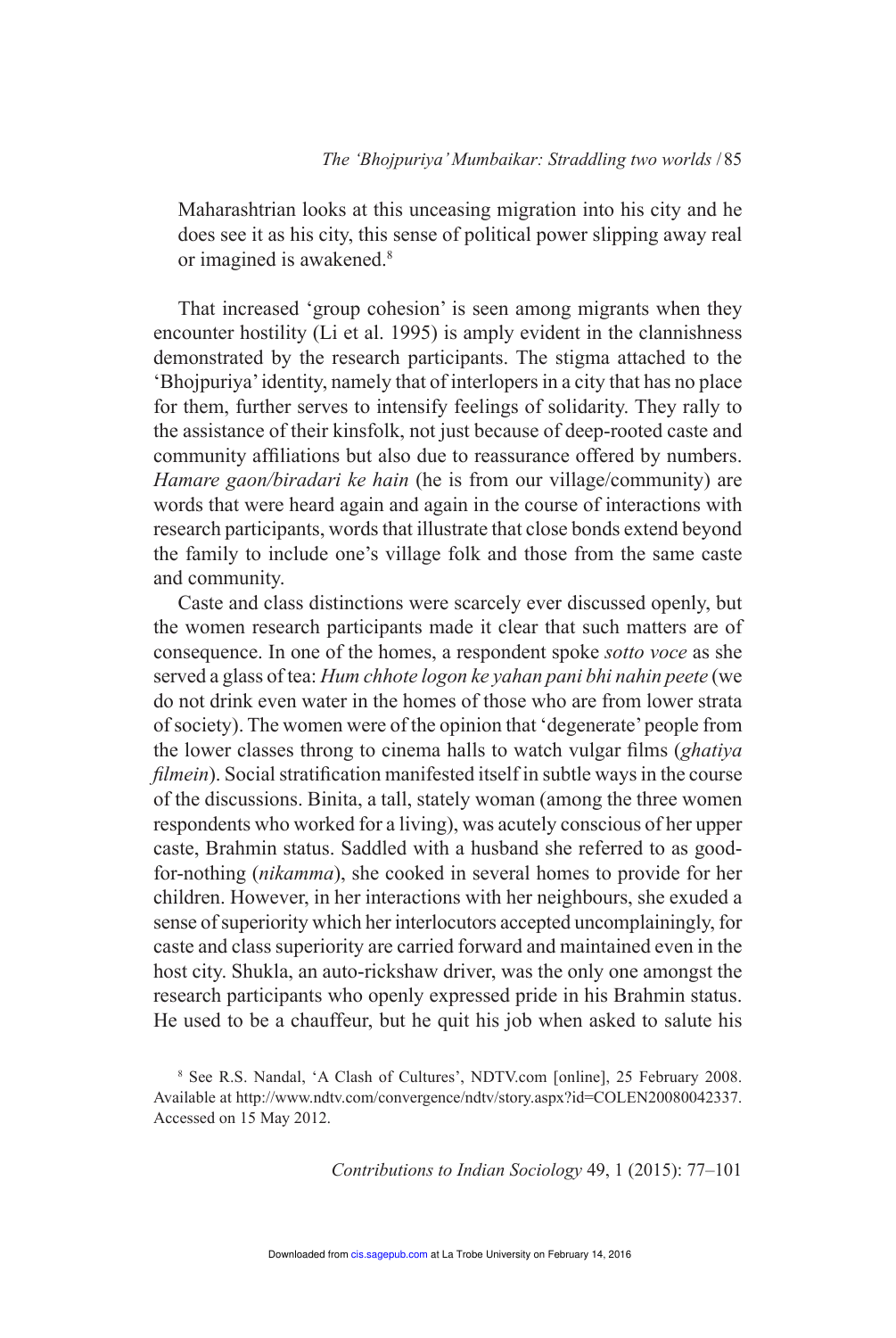employer's guests. He explained, *Ab hum unke jaat jane bina thodi na salute marenge? Ho sakta hai unke mehmaan humse nichee jaat ke ho!*  (I cannot salute them unless I know their caste, can I? Possibly some of them belong to a caste lower than mine!)

It was not by design that a majority of the respondents were from the upper castes; a large number of the families in the settlement at Poisar Gaon are from the Brahmin or Thakur communities of Uttar Pradesh and Bihar. The influx of north Indians into Kandivali east began in the mid-1960s after sparsely populated agricultural land was occupied by the north Indian security personnel employed for the very purpose of preventing encroachment.<sup>9</sup> A combination of money and muscle power led to consolidation of their hold over the land. The Thakur family (sons of the erstwhile security official), after whom the locality is named, realised that strength lay in numbers and summoned their relatives to settle in the area; they, in turn, were followed by others from their villages.

Retaining their link with the mother tongue is of prime importance to the subjects of this research. The older generation of migrants in the sample, and even women who arrived in Mumbai after marriage leaving behind their maternal homes, claimed to love the familiar sweetness of the Bhojpuri dialect. But the second and third generation of migrants, more attuned to the cosmopolitan identity of the 'Mumbaikar', preferred being associated with Hindi, projected as pristine mother of all north Indian dialects (Eisenlohr 2004). They seem impatient to step out of the confines of the Bhojpuri identity and shed the stigma of rusticity attached to north Indian migrants in Mumbai. In the process, the Bhojpuri dialect, with its rural associations, is the first to be ejected.<sup>10</sup> Hindi appears to be the language of the workday world for these migrants; Bhojpuri is the language of private conversations (Tripathy and Verma 2011). It is not surprising therefore that many men prefer to access information about the city and the nation through Hindi, a language they understand and use for commerce.

9 As recounted by Professor Bhanu Pratap Singh in the course of personal communication with the author on 17 April 2011 in Mumbai. 'Masterji', as he was known, was a repository of information about the locality and had been a resident of the area for over 30 years.

<sup>10</sup> Madhava Prasad (2009) speaks of the emergence of counter trends that indicate cultural assertion and cultural–linguistic recuperation of the Hindi-speaking regions in the popularity of films made in Bhojpuri and other dialects.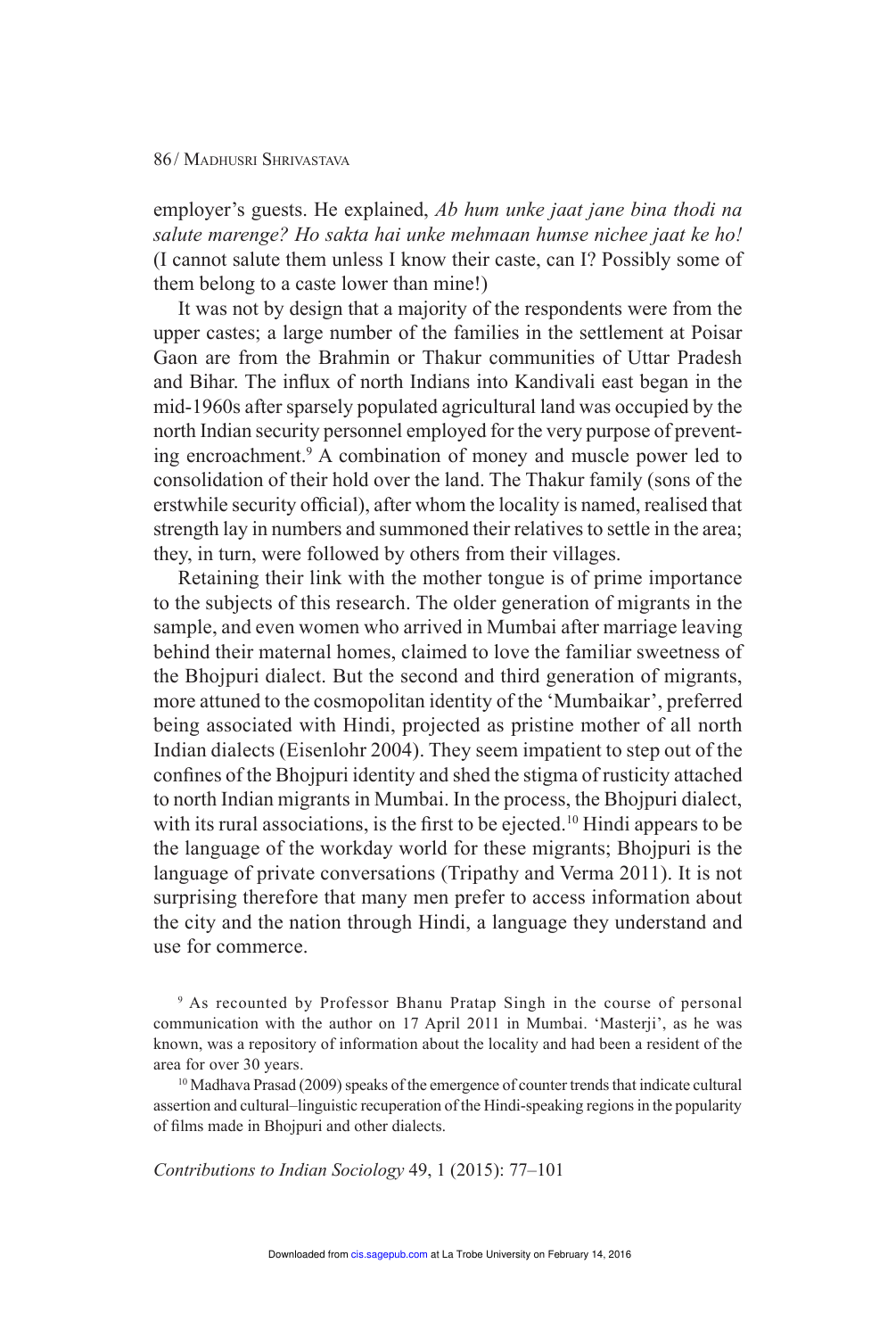Many of the respondents believed that as long as their core 'family values' are retained, their children can and should acclimatise themselves to the culture of Mumbai. Therefore, multiple cultural identities are viewed as useful in order to gain employment and acceptance in the host society while preserving their cultural distinctiveness. The migrants' responses ranged from a belligerent defence of all things 'Bhojpuriya', to a near total assimilation of Mumbai culture and rejection of their roots in favour of the Mumbaikar identity. This is akin to the rejection of their own foreignness by Chinese immigrants in Hong Kong (Li et al. 1995) and is in tune with the school of thought that posits that the media can both promote as well as subvert social cohesion (McQuail 1994: 71).

While the older, less educated amongst the respondents often appeared to feel threatened by what they perceived to be an erasure of their regional identity, the better educated among the respondents were embarrassed by the charges of vulgarity levelled at north Indian culture and were of the opinion that 'true' Bhojpuri culture has none of the cheapness currently portrayed in the media. They indicated that the original culture has been debased and polluted, its 'purity' compromised in order to cater to the sexually starved young men who consume these media productions. Images of an undefiled, aesthetically pleasing, simple rustic culture cropped up regularly in the conversations. It was a matter of concern for the educated men and almost all the women participants (irrespective of their level of education) that the host population viewed the migrants as coarse on account of indecent lyrics of the item songs and the explicit dance movements in Bhojpuri films.

## **V**

# *Identifiable male icons*

The encounters with the men and women respondents illuminated how the gendering of media content and the positioning of the female subject in the narratives has shaped their perceptions about femininity and masculinity. Without a doubt, the male viewer's perspective is privileged over that of the woman, chiefly because the majority of patrons of Bhojpuri films are men who lead lives of enforced bachelorhood away from their spouses and families. The doughty, *macho*, swashbuckling, 'English' spouting hero, pursued by desirable women, is also a devout and traditional and, above all, an obedient son. He is the ideal worth emulating, for he melds within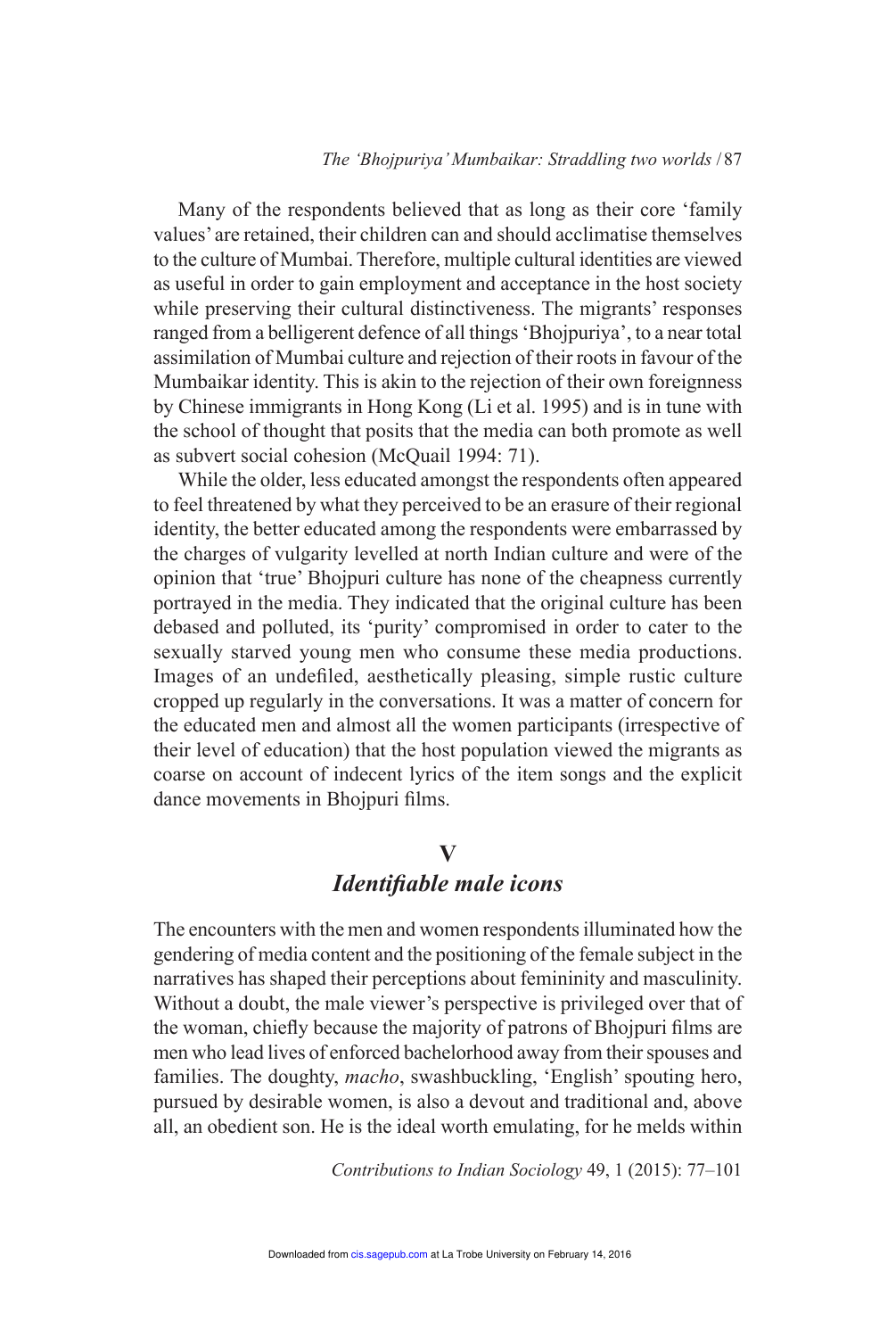him the qualities that are at the core of the 'Bhojpuriya' man's conception of masculinity and the aspirational aspects of his identity. Anthropologists Caroline and Filippo Osella (2004: 143–68) quote Gandhy and Thomas (1991) to drive home the point that cinema acts as 'a forum for collective fantasy' and the film stars are 'dense points of transfer of desire, belief, self-affirmation or transformation'.

Bhojpuri films and reality shows on television perform a crucial function in identity formation as far as the young male audiences are concerned. As Hinerman (2001) points out, while celluloid stars represent the ideal, they also portray the 'typical'. It is through them that we 'learn to trust our own ideals, determine where we "fit" in the global milieu, and formulate our social and cultural identities' (ibid.: 208–09).

One of the issues uppermost in the minds of the respondents in the age group of 18 to 25 was their inability to speak English fluently. Those who could do so made sure that they answered in English, even if the sentences were syntactically flawed. The Bhojpuri media projection of heroes who are rustic at heart but are able to speak English and successfully woo westernised modern heroines was particularly appreciated by the respondents. The protagonists of these narratives, with their command over the English language, serve as icons.<sup>11</sup> Further, the popular Bhojpuri stars who are anchors and judges for reality shows on television liberally intersperse English words like 'cute', 'sexy' and 'hot' in their comments on the participants. The 'Bhojpuriya' youth in the sample group find in these shows a reflection of the identity that they would like to possess: namely, that of the urbane sophisticate, who is rooted in home-grown values and equally at home in Muzaffarpur, Mumbai and Minnesota. A case in point is Dinesh Lal Yadav's character in the film *Nirahua Rickshawala*: the men were impressed by the hero's insouciance when confronted by his social superiors and admired his audacity in kissing the heroine in full view of her family.<sup>12</sup>

<sup>11</sup> In popular films such as Nirahua Rickshawala (Nirahua, the Autorickshaw Driver), 2007, produced by Ashok Kotwani and Sasura Bada Paisewala (Father-in-law is a Rich Man), 2005, produced by Ajay Sinha and Sudhakar Pandey, the heroes speak English fluently but are embodiments of traditional values.

<sup>12</sup> Incidentally, the word used by the north Indian respondents to describe 'audacity' was *bindaas*, a typical Marathi colloquialism; yet another instance of how the language and the ethos of Mumbai pervaded their consciousness.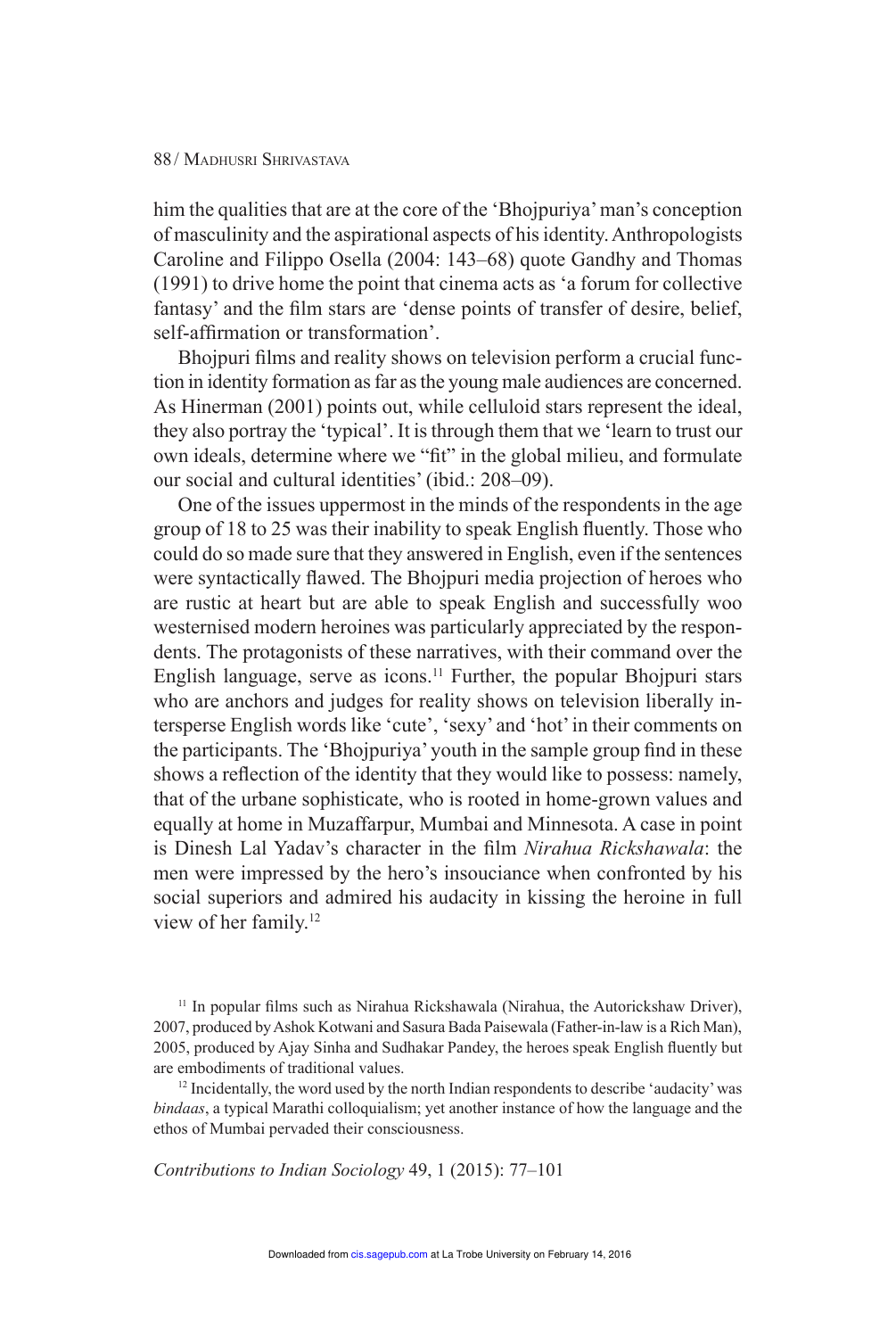Significantly, Bhojpuri media increasingly appear to be evoking nostalgia and cultural pride amongst their consumers to create a distinctive pan global 'Bhojpuriya' identity. The Manoj Tiwari<sup>13</sup> song, 'International Litti Chokha',<sup>14</sup> speaks of how the intrepid sons of Uttar Pradesh and Bihar, fed on a diet of *litti chokha* (baked wheat cakes and mashed potatoes), have done their homeland proud and ensured that the Bhojpuriya flag flies high in distant lands such as Surinam and Mauritius (*Ihekhai dada pardada, maati ke saan badhauleho, Surinam Mauritius Jhanda Bhojpuriya lahrauleho*). It goes on to remind listeners of the great heroes Kuwar Singh (one of the leaders of the Indian uprising of 1857), Chittu Pandey (a freedom fighter referred to as the 'Tiger of Balia') and Abdul Hamid (known for his gallantry on the battlefield), who have ensured the glory of the Bhojpuri people. Litti chokha is quintessentially Bhojpuri and the fact that it has crossed national borders and marked its place on the world's gastronomic map is presented as a matter of pride, as well as a lesson in history, geography, patriotism and culture. It is also noteworthy that in *Dainik Yashobhumi*, 15 a Hindi newspaper popular among the research participants who were literate, a prominent place was accorded to a photograph of the prime minister of Mauritius, Navinchandra Ramgoolam, and his wife Veena Ramgoolam, shaking hands with Sonia Gandhi during their visit to India in February 2012. The need to acknowledge shared ancestral roots is part of a larger move to increase the reach and visibility of the Bhojpuri identity, while celebrating the vibrancy of its distinct culture.

As members of a community that is unwelcome in the city, the migrants, especially the men, encounter hostility in insidious, if not overt, ways. The research participants were circumspect in expressing their views on the issue of the skirmishes and acts of vandalism that sporadically erupt in

<sup>13</sup> Manoj Tiwari, who was a popular singer of Bhojpuri folk songs, became a superstar in 2005 after the blockbuster hit *Sasura Bada Paisewala* (Ghosh 2010).

<sup>14</sup> 'International Litti Chokha' sung by Manoj Tiwari from the film *Daroga Babu I Love You* (Police Officer I Love You), 2004, produced by Sudhakar Pandey. Available at http:// youtu.be/UiKyYJSv5g4. Accessed on 15 July 2012.

<sup>15</sup> *Dainik Yashobhumi's* masthead claims that it is part of the second-largest newspaper group in Maharashtra. It belongs to the Ambika Printers and Publications Group, Lalbaug, Mumbai, whose other newspapers include *Punyanagari*, *Vartahar* and *Mumbai Chaupher* (all in Marathi) and *Karnataka Malla* in Kannada. The editor of *Dainik Yashobhumi* is Anand Rajyavardhan and the broadsheet is being published since 1996. As part of the study in which this article is embedded, the contents of this newspaper were examined to understand the reasons for its appeal among north Indian migrants.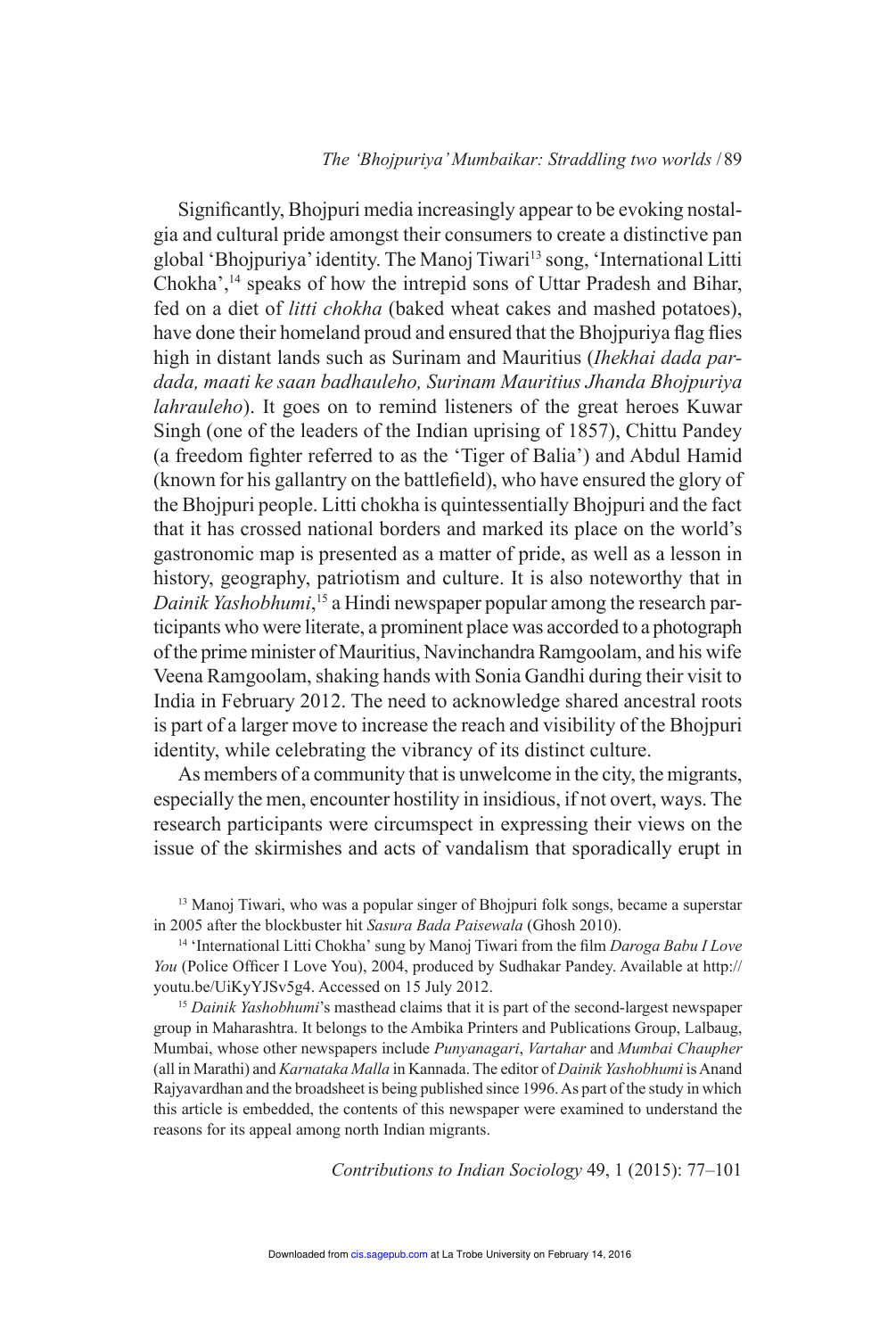#### 90 / Madhusri Shrivastava

Mumbai and which are fuelled by identity politics.<sup>16</sup> Although most were guarded in their comments, the more vocal ones said there was no animosity amongst communities and that politicians with vested interests mislead disaffected youth (*unko bhatkaya jata hai*). Nevertheless, Bhojpuri films and music CDs frequently focus on topical issues; films like *Deshdrohi* (The Traitor), 2008 and *Bhumiputra* (Sons of the Soil), 2009<sup>17</sup> capitalise on the contemporary political situation, as do music CDs such as Manoj Tiwari's *Purab ke Beta* (Son of the East) in order to strengthen feelings of regional solidarity and infuse self-respect in the beleaguered migrants. Pratap Bhanu Mehta pithily summarises an important aspect of the making of contemporary identities as follows:

… most community identities in our politics are constituted by a narrative of victimhood. A community needs to feel under assault from outside to be given a vividness and salience. And a shared narrative of victimhood is what papers over other divisions inside communities.<sup>18</sup>

The respondents in the sample group did have the perception that they are being wrongfully targeted and it is this that has led to greater cohesiveness amongst them. Ethnic identity is often concomitant with the group's social position and power in the host city/country (Li et al. 1995). Media messages are, of necessity, infused with the dynamics of the power relationships and the 'positionality' impacts the formation of the migrants' identity. The aggressive espousal of all things Bhojpuri that the respondents demonstrated is both an outcome and a cause of such media messages. Television programmes such as *Sur Sangram* and *Dance* 

<sup>16</sup> Even as this article was being written, one of the key research participants, Satish Rai, lay in bed nursing a deep wound on his head. He and his brother Santosh were attacked by a group, purportedly belonging to the Shiv Sena.

<sup>17</sup> Harry Fernandes, the director of *Bhumiputra*, claimed in an interview with the author that he had 'conceptualised' the film on the basis of newspaper reports about the anti-north Indian agitations unleashed by the Maharashtra Navnirman Sena. He quoted a dialogue he had penned for the film, *Rajya se shuru hui ladai, zilla, gram panchayat karte hue, apne darwaze pe aake khadi hogi* (The agitation that began in the states will spread across the districts and village governing bodies, and land up at our doorstep) (Personal communication with the director, 10 October 2011, Mumbai).

<sup>18</sup> See Pratap Bhanu Mehta, 'Comic stripped', *The Indian Express* [online], 16 May 2012. Available at http://www.indianexpress.com/news/comic-stripped/949754/0. Accessed on 28 May 2012.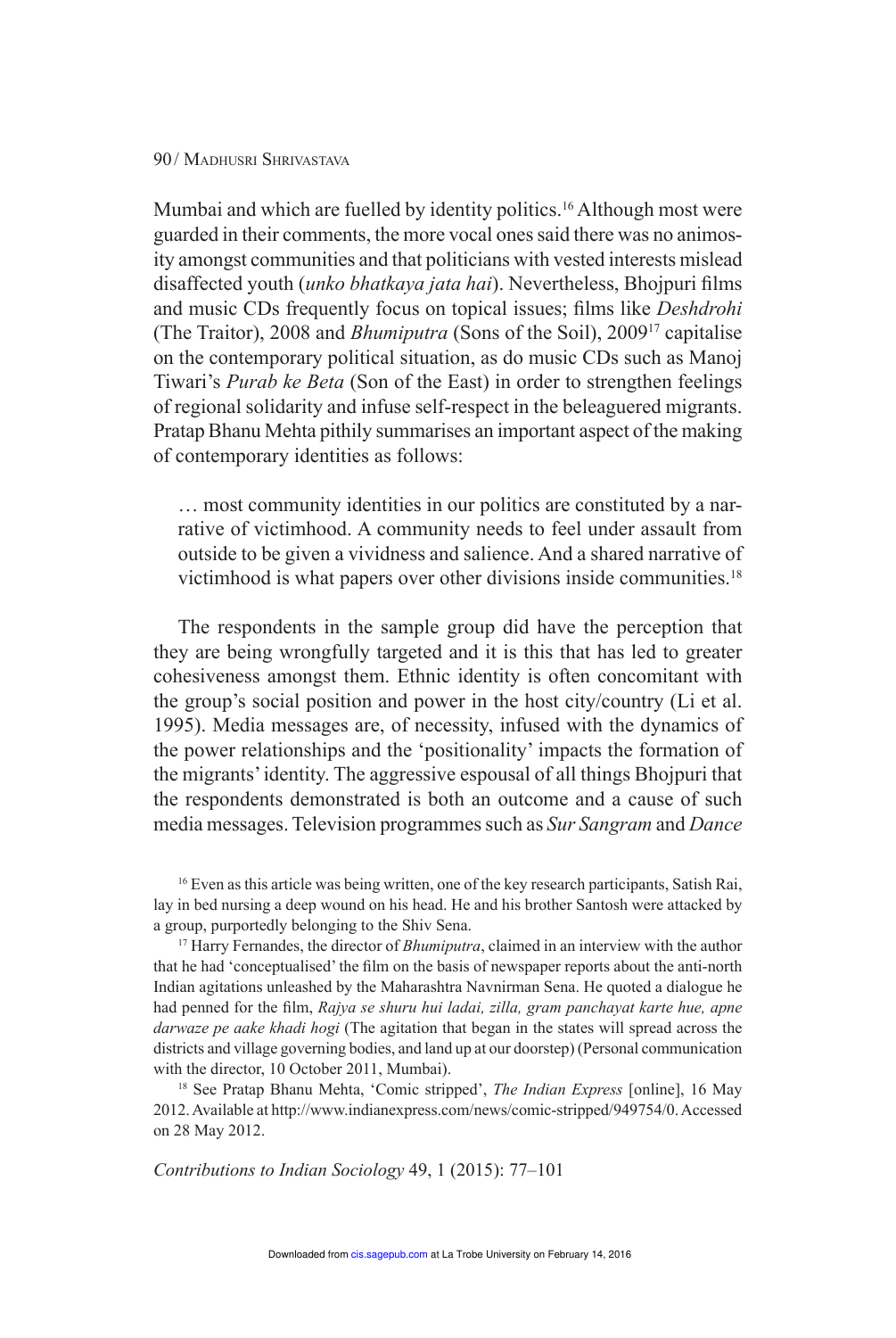*Sangram* (music and dance contests telecast on Mahuaa TV) abound in tributes to the *Bhojpuriya samaj* (Bhojpuri community) and its *sanskriti*  (culture). Songs<sup>19</sup> openly challenge the host population to take on the might of the migrant, each of whom equals several men in terms of courage and physical prowess as in *Ek Bihari Sab Pe Bhari* (One Bihari can Defeat All Others) by Pawan Singh. The lyrics assert *nahin chhodna saher* (will not leave the city). Another popular album *Purab ke Beta* (Son of the East) echoes the same belligerence in the song *Hum Bihari* (We Biharis). In this, a group of hooligans is shown harassing Bihari youth, when singer-actor Tiwari comes by, awakening their collective pride. The Bihari youth rally around Tiwari, pushing back the persecutors to the refrain of *Humka mat bujhaav* (do not try explaining to me), while asserting that they are not to be trifled with. It is noteworthy that the song speaks of how the migrants have been slandered (*jhutthe badnaam kariba*). Thus, the Bhojpuri media enhance the migrants' self-image and forge a stronger communal identity, obliterating in the process differences of caste, class and region. Indeed, the common epithet *bhaiya*, the pejorative term for migrants from Uttar Pradesh and Bihar, is often appropriated and used as a nomenclature worthy of pride. For the migrants therefore, the media appear to have become instruments of empowerment and enablers of survival. While the realities of the host city often threaten to undercut the migrants' assumptions about the values they uphold, Bhojpuri media reinforce perceptions of a shared, unifying culture. The migrants turn to media representations that valorise the cultural norms of the home states and also facilitate assimilation into the new surroundings.

## **VI**

## *Upholding the family honour*

In Bhojpuri cinema, women are objects of titillation or, at best, portrayed as characters who help take the story forward, occupying secondary position in the narrative. Most of the male respondents noted that the female lead in the films is never important enough to be remembered by her name. Pappu Pathak, a respondent who wielded considerable authority in the community of migrants in Poisar Gaon, said, *Arre, woh toh bhed bakri* 

<sup>19</sup> The songs selected are from the music albums *Bagalwali* (2009), *Purabke Beta* (2009), *Miss Call Mareli* (2008) and *Jaalidaar Kurti* (2007).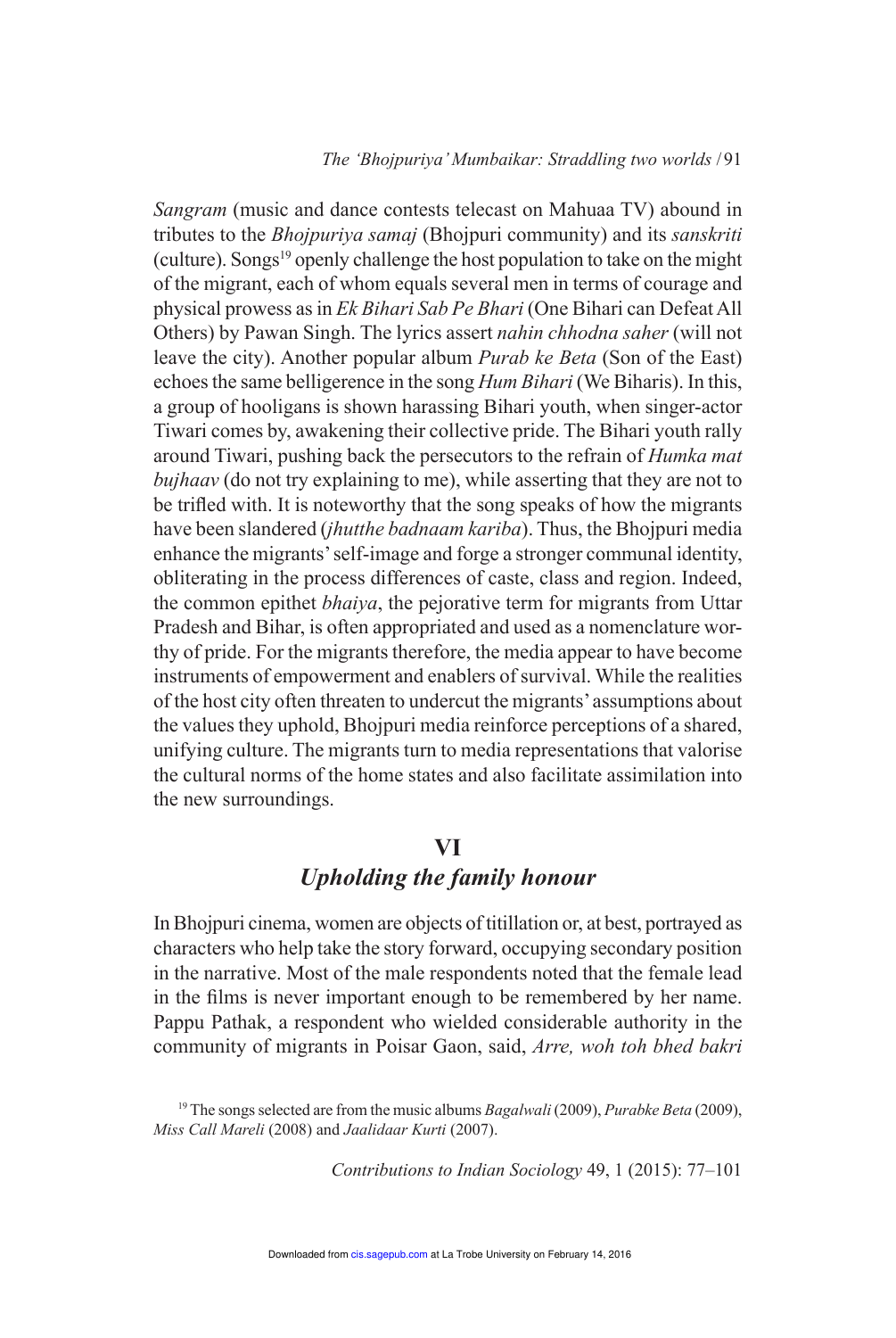*ki tarah hoti hain … aati jaati rehti hain* (the heroines are like flocks of sheep/goats ... they come and go). There is a dichotomy between the manner in which male viewers look at female stars as objects of desire and perceive male stars as role models to be identified with (Mulvey 1975). Mulvey further points out that:

… the spectator's position, active and voyeuristic, is inscribed as 'masculine' and, through various narrative and cinematic devices, the woman's body exists as the erotic, spectacular and exhibitionist 'other', so that the male protagonist on screen can occupy the active role of advancing the story line (1987: 6).

It is the screen representations of wives, mothers, sisters and daughters in the films that set the standards of behaviour considered appropriate for women. The men who were interviewed indicated that they uphold these representations as role models, expecting women to be compliant and dutiful. Choosing his words carefully, one of the male respondents said, *Bahut janmon ke baad manushya janma milta hai … woh bhi stree janma … Sita maiyya jaisi honi chahiye aurat jaat ko* (After many lives one is fortunate to be born as a human being… that too as a woman … women should be like Mother Sita<sup>20</sup>). Sita is the ideal of womanhood for him; one that conjures up notions of chastity and sacrifice, underscoring the 'position of women as important to the stability of social formation that is threatened by contemporary representations of femininity' (Narain 2009: 173).

The women respondents, although more critical of the screen representations, accepted the traditional family values that are depicted in the films, aware that submission to patriarchal authority is a way of life for them. They admitted that Bhojpuri films and serials do help in demonstrating to their daughters the deportment and the unwritten rules of propriety that need to be maintained in their in-laws' home. One of the chief concerns was that children must not forget their s*anskar* (traditional values). They emphasised the need for instilling modesty and subservience to authority in their daughters, as girls are the repositories of family honour (*ghar ki izzat*). They observed that insufficient grounding in north Indian values has led many of *their* girls to elope

<sup>20</sup> Sita is the consort of the Hindu god Ram, the protagonist of the epic *Ramayana.*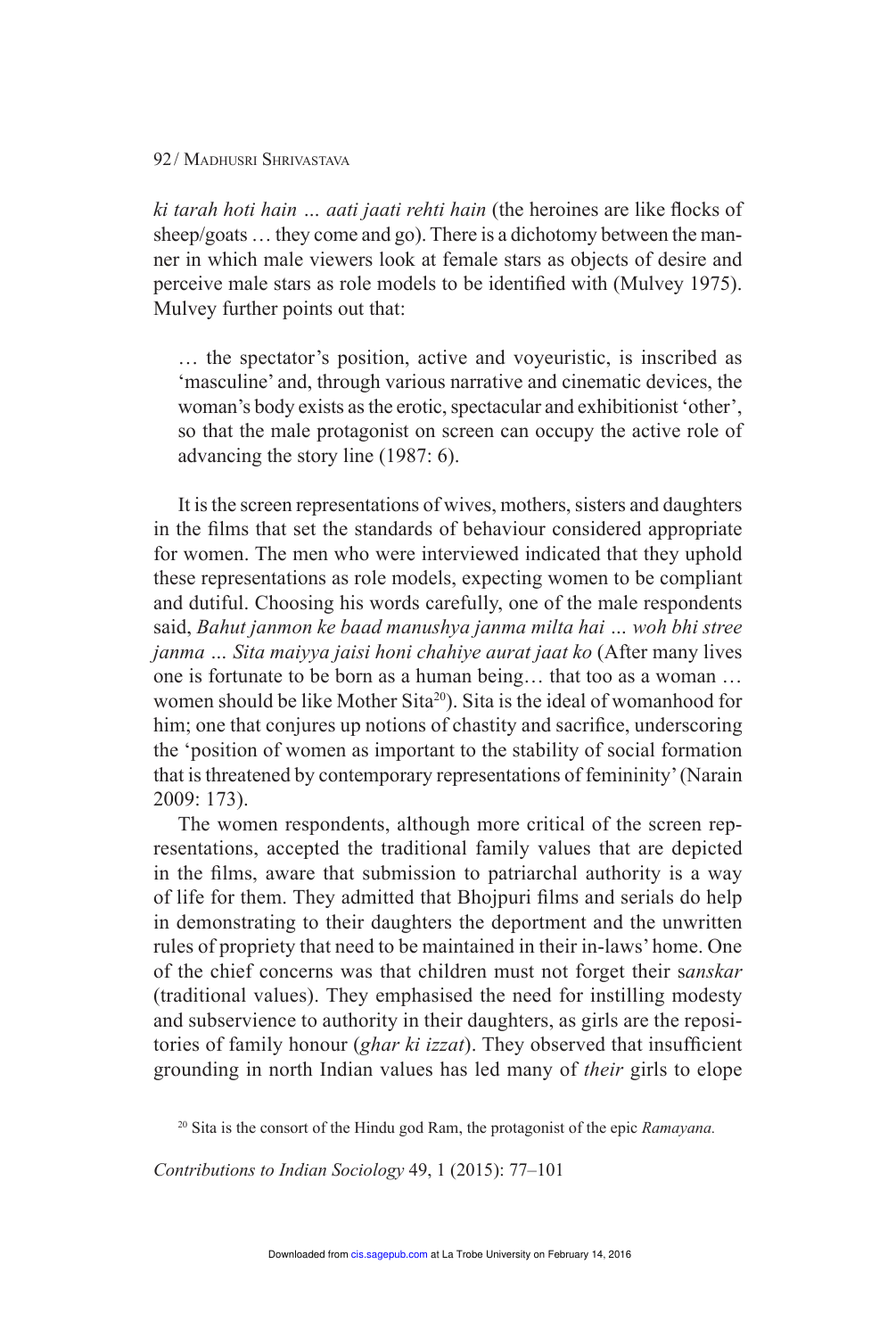with local (Maharashtrian) boys. This has led to allegations that north Indian women are *tez* (fast), a description they find deeply demeaning because it tarnishes the image of the *bhaiya log.*

The women were unequivocal in their condemnation of the *ghatiyapan* (cheapness) in the films and songs, primarily because the explicitness of the visuals and dialogues is discomfiting when the entire family is viewing together. They were also contemptuous and critical of 'modern' attire. Their daughters do wear jeans, but only till they enter puberty, after which traditional *salwar/churidar* (pajama-like pants/fitted legging) and *kameez*  (long tunic) with a *dupatta* (long scarf) properly draped on their shoulders is what they are permitted to wear. Cinema and television are different: *Filmon ki baat alag hai … hamari ladkiyan waisa pehnengi toh ghar se nikalna band ho jaayega* (It is different with films … if our daughters dress like that, they will be forbidden to step out of the house). Women have to be mindful of what they wear, particularly so in an 'alien' land, for they are regarded as guardians of the original culture and their appearance represents distinctive markers of identity and of purity (Madhava Prasad 1998). Were the daughters to overstep the limits set down by their in-laws, the blame would rest squarely on their mothers. It is one thing to enjoy Ravi Kishen's vigorous wooing of Naghma on screen; it is quite another when one's daughter wishes to assert herself in matters of the heart. They are mindful of the gap between what is depicted in films and the customs that constrain them. Screen romances may fuel their fantasies, but they are dismissive of attempts made by media to push back the boundaries of social sanction. *Cinema aur serial mein dikhane se kya hota hai? Jaisa sasural wale chahenge waisa karengee … shadi ke baad jahaan jayengee wahan ke hisaab se chalna hoga* (What if films and television serials show these things? Our daughters must mould themselves in accordance with the wishes of their in-laws). They were categorical that, once married, their daughters would behave and dress according to the expectations of the in-laws.<sup>21</sup> Pragmatism makes them reject celluloid dreams as untenable, but also makes them value the freedom that Mumbai offers them from the insularity of the village and stranglehold of the family. One of the respondents was cautiously supportive of her daughter's desire to participate in a

<sup>21</sup> Thompson's (2002) interaction with South Asian mothers and their daughters regarding media use revealed that watching ethnic films and television programmes was crucial to the construction and reaffirmation of their cultural identity.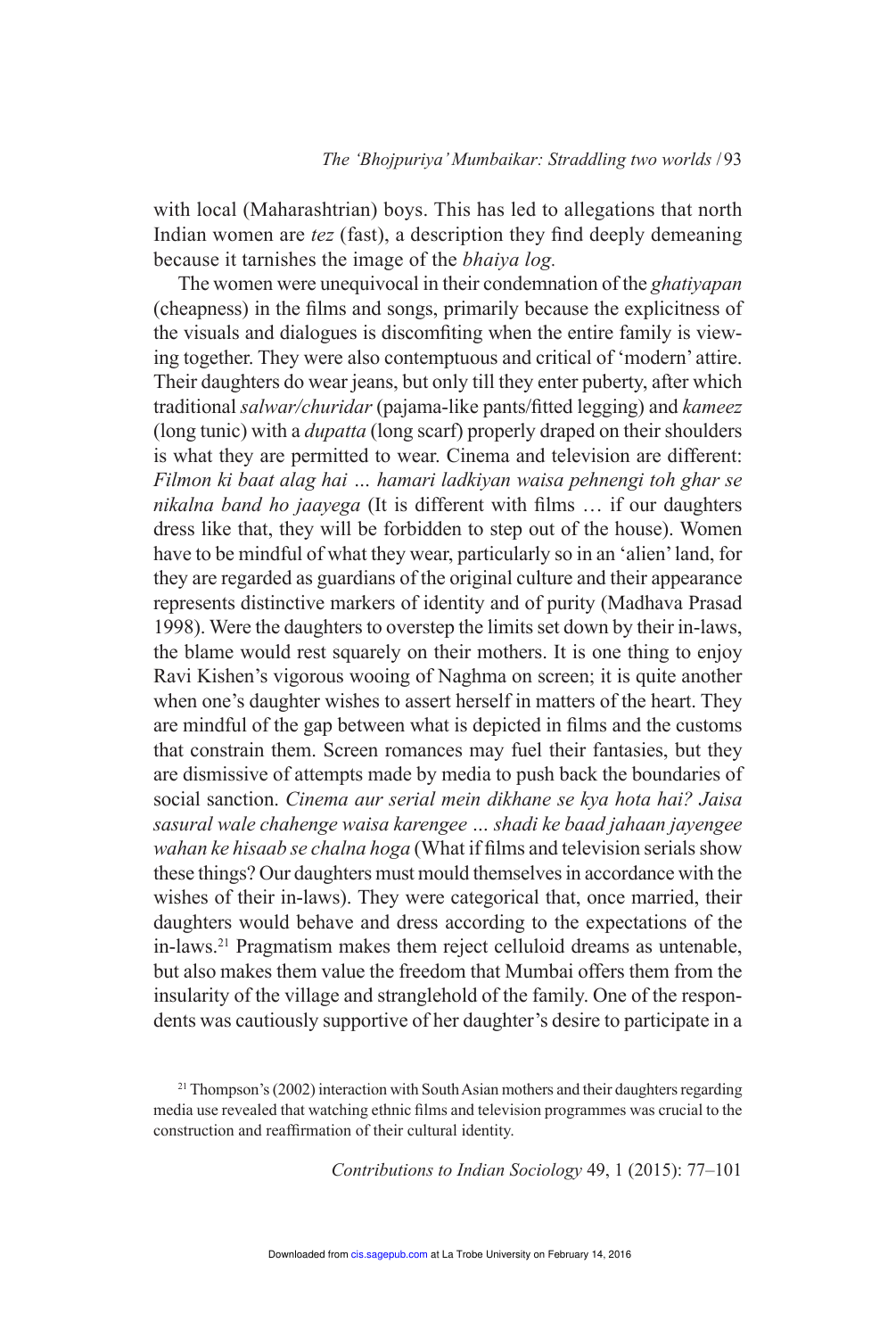television dance contest.<sup>22</sup> Emboldened by the exposure to media depictions of girls from 'good' families fulfilling their ambitions, they tentatively nurture their daughters' dreams of education and employment.

In most cases, therefore, the women do not take the preferred meaning of cultural texts as expected; occasionally, as in the case of freedom to be accorded to young girls, they choose oppositional meanings. The media may project images of spirited, open-minded heroines, but the mothers rein in their daughters, clearly demarcating boundaries of acceptable behaviour. This does not come in the way of their enjoyment of Bhojpuri movies as, like most Indian viewers, they do not expect films to faithfully depict the complexities of life as it is lived daily. On the contrary, in most situations, they are closer to accepting a negotiated meaning of cultural texts, accepting those media messages that synchronise with their everyday realities and worldview and rejecting those that have outlived their usefulness or those they are not ready for as yet. Women have to be educated, but not too much, or else they will not find grooms; women have to accept the norms prescribed by their affines; and marriage is serious business that is best left for parents to decide. They negotiate a mass of tangled expectations ably, all the while keeping a keen eye on their daughters, who in turn will be the upholders of *sanskar* for the next generation.

Significantly, the women pointed out that innuendos and risqué lyrics have always been a part of folksongs. Earlier, the sexually charged imagery would often escape the understanding of children; people would often fail to grasp the double meaning in the lyrics. Nowadays, the explicit visual fare offered by the suggestive song picturisations bring home the meanings very forcefully. Further, songs with loaded meanings are accompanied by suggestive gestures that leave little to the imagination. By way of illustration, they cited a folksong *Kaanche kasaili ke swad kaisa* (What is the taste of unripe betel nuts), which by itself would have gone unnoticed. The music video features a young *devar* (brother-in-law) teasing his *bhabhi* (elder brother's wife), his explicit actions leaving little doubt about the physical overtones in the imagery. The ubiquity of televisual images has enhanced the impact

<sup>22</sup> Brara indicates that 'the arc lights attract a small but growing margin of middle-class youngsters who have the requisite talent and are willing to undergo the grooming necessary for item numbers'. She goes on to state that 'transgressive pleasure was apparent in viewing item numbers that contravened conventional attire and gestures or diluted the classical forms of dance and song which were valued by some parents as markers of culture and distinction' (2010: 71–73).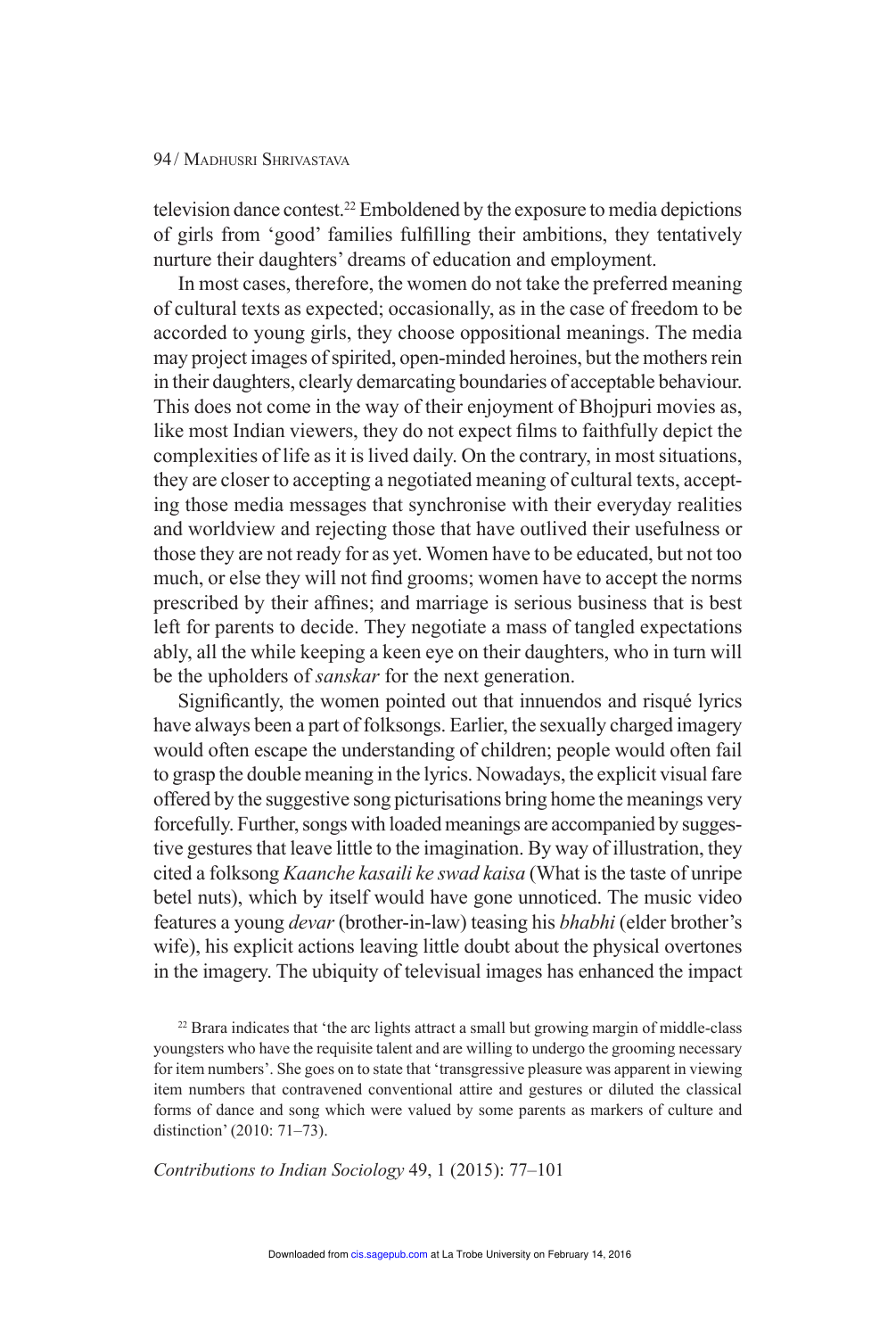of these songs. What about the repeated allegations of impropriety and crudeness in the Bhojpuri songs and films? A noteworthy observation was made by the women research participants: the use of words such as 'sexy' and 'hot' or even references to parts of the female anatomy in English are associated with being 'modern' and 'westernised'. Hence, they do not attract censure or give offence. Similar words in Bhojpuri or even in Hindi sound extremely vulgar. No one uses the vernacular equivalents of words like 'sex'; it is almost as if the use of certain words in English immediately accords them a status denied to them in regional languages. They are then lifted out of the realm of the bedroom into the public sphere.

Bhojpuri films, catering to predominantly male audiences, privilege the male point of view. Television shows, on the contrary, viewed within the confines of the home, are geared to the tastes of women and the family as a whole. This is the reason why many of the women expressed a greater liking for music and dance contests and serials on television. As against the secondary position accorded to women actors in Bhojpuri films, women anchors and hosts as well as participants of the television reality shows are recognised, remembered fondly and even looked upon as role models worthy of emulation by young women viewers. The shift from the public gaze associated with the cinema screen to the respectable confines of the private homes in which television is watched appears to invest the very same female actors with an aura of acceptability.

The women respondents thus came across as 'active' users of the media, who do not accept media messages uncritically; on the contrary, they inflect and interpret the Bhojpuri media texts, judiciously selecting that which synchronises with their immediate lived experience and rejecting that which is incongruent with their needs and milieu. This, as suggested earlier, does not interfere with their enjoyment of the media: for there is a tacit belief that the world conjured up by the media is 'unreal', though it provides pleasure. The pragmatism that is demonstrated in their attitude precludes all forms of sentimental wallowing in nostalgia.

## **VII**

# *Hybrid identities: Survival of the supple*

Pushpa Thakur, a feisty 60-year-old, was the portly, bespectacled ownerproprietor of a tiny vegetable stall. She was quite a personage in the locality, for she headed the women's wing of the local Shiv Sena unit.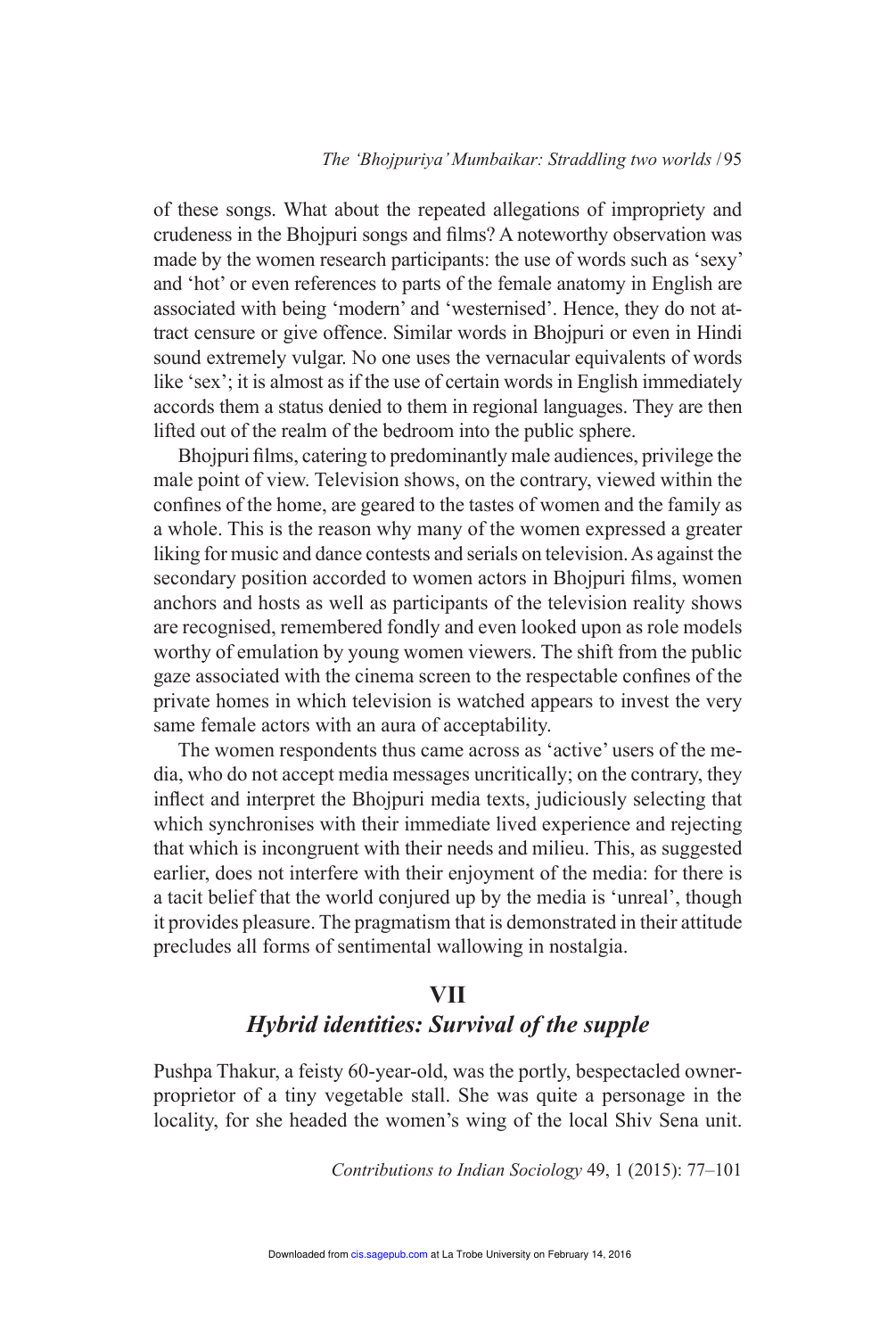She served the unit loyally for years and was eventually 'rewarded' by the Shiv Sena corporator when the little alcove was 'given' to her to set up her *bhaji* (vegetable) outlet. Her husband, a former millworker, was a staunch Congress loyalist; her son had joined the Shiv Sena. Despite the political party's professed animosity towards north Indians, she chose to align herself with it. In a matter-of-fact tone, she said, *Bure waqt mein madat milni chahiye; ek party nahin toh doosri madat karegi … ek hi pe bharosa nahin karna chahiye …* (What is important is to get help in times of trouble… if one political party doesn't help us, the other will … it is best to spread one's risk …). Pushpa is realistic; she understands the importance of acclimatising herself to her host city. She arrived many years ago as a new bride and had been in Mumbai ever since. She spoke Marathi fluently. At the time of the interviews, Holi, one of the most important festivals for all north Indians, was around the corner. Pushpa and her friends (all north Indians) used the word *karanji* repeatedly in their conversation when discussing the delicacies to be made for the celebration. Karanji is the Maharashtrian equivalent of *gujiya*, a sweet made in every home in Bihar and Uttar Pradesh during Holi. Pushpa's life straddled these two worlds where karanji and gujiya become interchangeable; Shiv Sena and Congress make for companionable bedfellows; and her 'Bhojpuriya' identity, which remained at the core of her being, was comfortably attired in Mumbai's cosmopolitanism.

Most of the research participants had adapted their speech to suit the local environment. They interlaced their spoken Hindi and Bhojpuri with Marathi, or words peculiar to Hindi as spoken in Mumbai: for instance, *chalu maal* (substandard goods); *kaandha-batata* (onions and potatoes); *kholi* (room). Fewer words from Bhojpuri have found their way into the local vocabulary: they are used self-consciously and, at times, disparagingly by Mumbaikars—for example, *burbak* (fool); *Gangaghat* (literally, the banks of the river Ganges, but often used to refer to a group of gossiping north Indians).

The discussions with the respondents made it amply evident that while they are fiercely proud of their culture and are assiduous in retaining the core values of their community, occasional pangs of nostalgia notwithstanding, they are happy to be in Mumbai. Exposure to the big city culture has given them an edge over their relatives back in Uttar Pradesh and Bihar, not just in terms of coping mechanisms but in terms of the vistas opening out before them. Many of them declared that they are happy to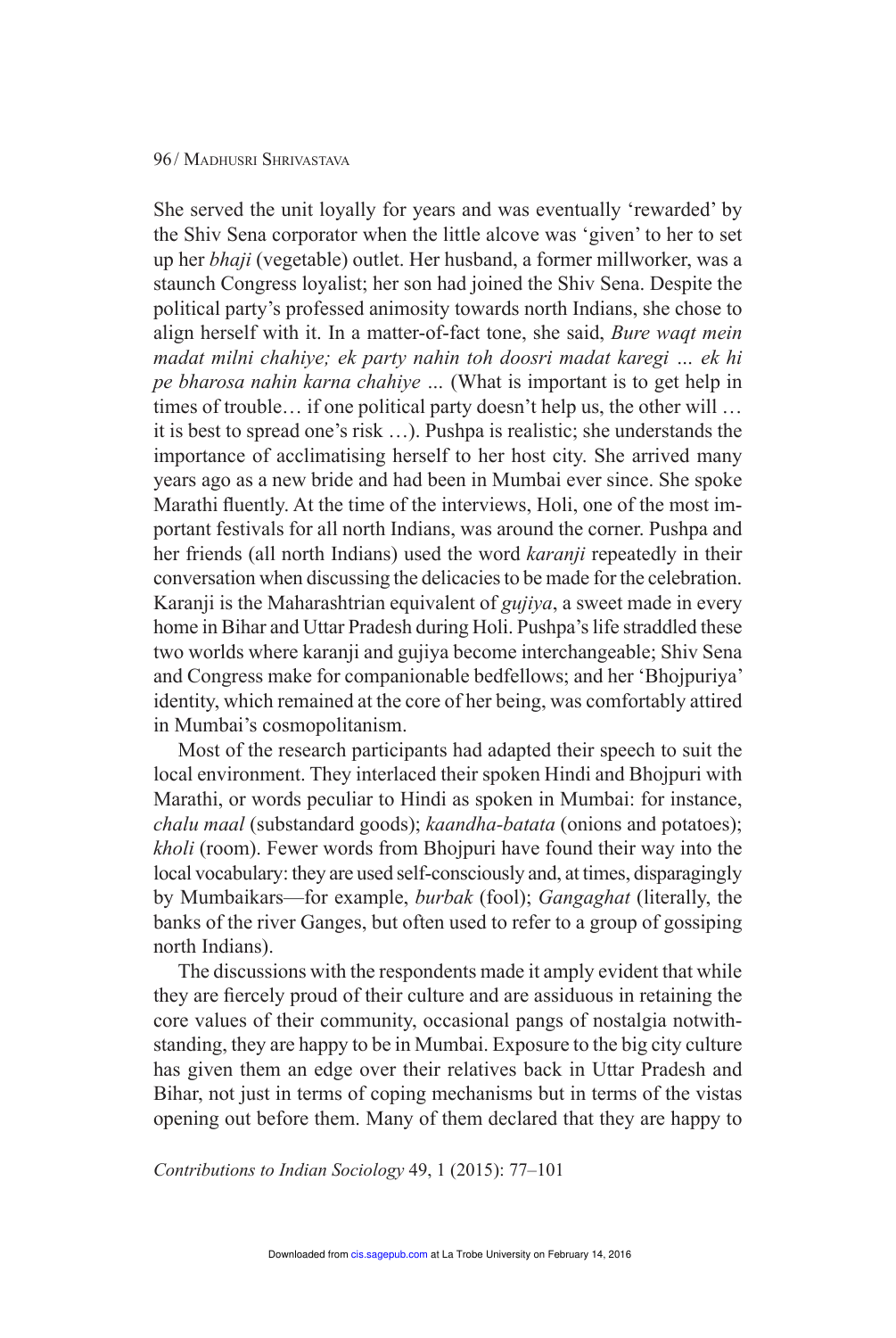have escaped the stultifying social set-up in their villages and they viewed themselves as 'superior' to their rustic cousins back home.<sup>23</sup>

The women too admitted that they would not trade the relative freedom of life in Mumbai with their life in the midst of extended families back in the villages. They now find it extremely difficult to adjust to the restrictive norms of the village. Too many dos and don'ts curtail their free movement: for instance, they cannot step out of the home in the afternoons because that is not acceptable, not even when work necessitates it. They value the freedom to move around with their heads uncovered, to choose their lifestyle and to celebrate festivals in their own way instead of being straitjacketed by societal pressure. It is apparent that the women also enjoy running their households and managing their finances without interference from affines. The relative independence of living in a nuclear family is also attractive to them. These are, of course, surrounded by a steady barrage of idealised media images, especially in commercials, depicting a small nuclear family comprising husband, wife and their two children.

This study points to the situation of a shifting, swiftly evolving hybrid identity among the 'Bhojpuriya' migrants, one that is selective about what it wishes to retain of its original identity and looks towards the Bhojpuri media to buttress its notions of kinship and familial bonds, gender defined roles in society and compliance with patriarchal authority. This is also a community that is 'modern' enough to acquire certain characteristics of the metropolis. This new 'Bhojpuriya' identity does not look with suspicion at girls who wish to study further and aspire for jobs; it appreciates the freedom offered by the nuclear family; it realises the value of 'English speaking'; and for the major part, distances itself from what is 'vulgar' in the fare churned out by the Bhojpuri film industry.

The social and cultural milieu of Mumbai has impacted the lives of the migrants in the sample group to varying extents, depending upon their exposure to the world outside their homes (particularly in the case of women), their period of stay in the host city, their age, level of education and their socio-economic status. In answer to the question whether it is possible for

<sup>23</sup> This is comparable to the experiences of the Hindustani Surinamese who set themselves apart from other Surinamese ethnic communities through Bollywood movies, Hindi pop and Indian attire, that is, a range of identity markers reflective of their Indian descent. However, they insist on distancing themselves from Indians by emphasising their Surinamese identity and acknowledging their freedom from the social restrictions that prey upon Indians even today (Sinha-Kerkhoff and Bal 2003).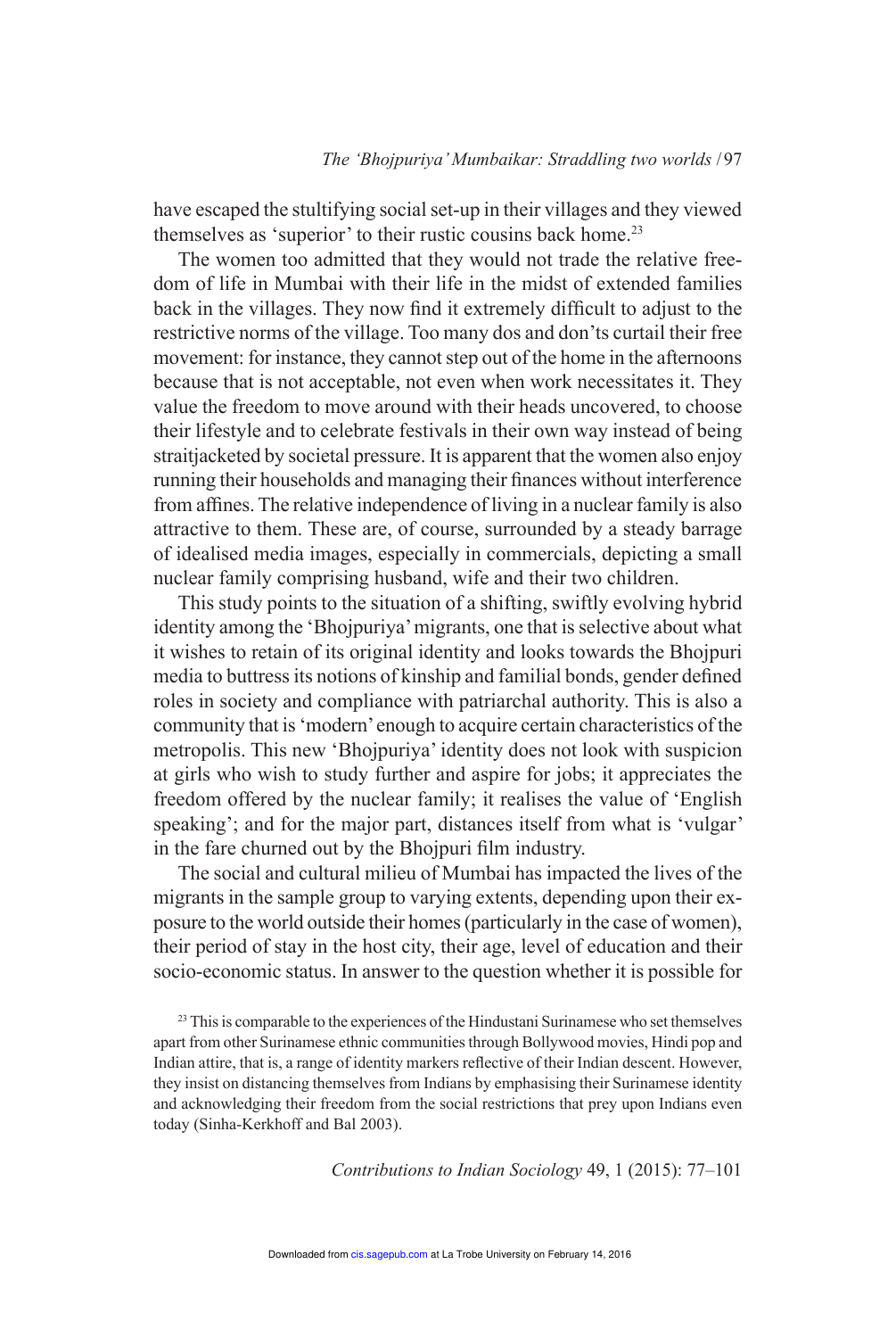the migrants to retain/sustain their Bhojpuri identity while turning into Mumbaikars, it can be said that this very identity has undergone subtle changes in keeping with the transformation wrought in the lifestyles of the migrants in the sample group. The identity of displaced communities is a conflictual terrain, wherein new, emergent images battle with old ones, giving rise to layered constructions. Nandy, reflecting on the distinct culture created in urban settlements of uprooted people, maintains that:

The urban slum consists of people who are uprooted and partially decultured, people who have moved out of traditions and have been forced to loosen their caste and community ties...That does not mean that the slum has no access to cultural traditions… the slum recreates the remembered village in a new guise and resurrects the old community ties in new forms… even traditional faiths, piety and kinship ties survive in slums (1998: 6–7).

The research participants in the sample group demonstrated the adaptability evidenced in all displaced communities who have moved to new surroundings in search of opportunities. They have preserved what they consider the essence of the north Indian ethos: matters pertaining to caste hierarchies and kinship, parental control over matrimonial matters, the extent of freedom to be accorded to women, rituals and communal celebrations, as well as food habits. Many, for whom the process of acculturation is complete, have acquired nuanced, complex identities that merge the core elements of the Bhojpuri culture with features of 'Mumbai' culture, creating hybrid identities in the process. They accept the liberal mores of the host city, cautiously allowing it entry into their homes; equip themselves with a smattering of Marathi, the local language, acknowledging its usefulness in lubricating social interaction during contentious 'run-ins' with bureaucratic machinery; and pragmatically support regional political parties that are hostile to migrants, ensuring their own interests are safeguarded even in times of politically charged agitations. In all this, one also witnesses an aggressive assertion that as Indian nationals, they have as much of a right as the local population to live and work in any part of the country. They are unapologetic about their presence in Mumbai and envision a future for themselves and for their children in the city. Mumbai, with all its ills, is still the *Karmabhumi*, the place of work, of opportunities.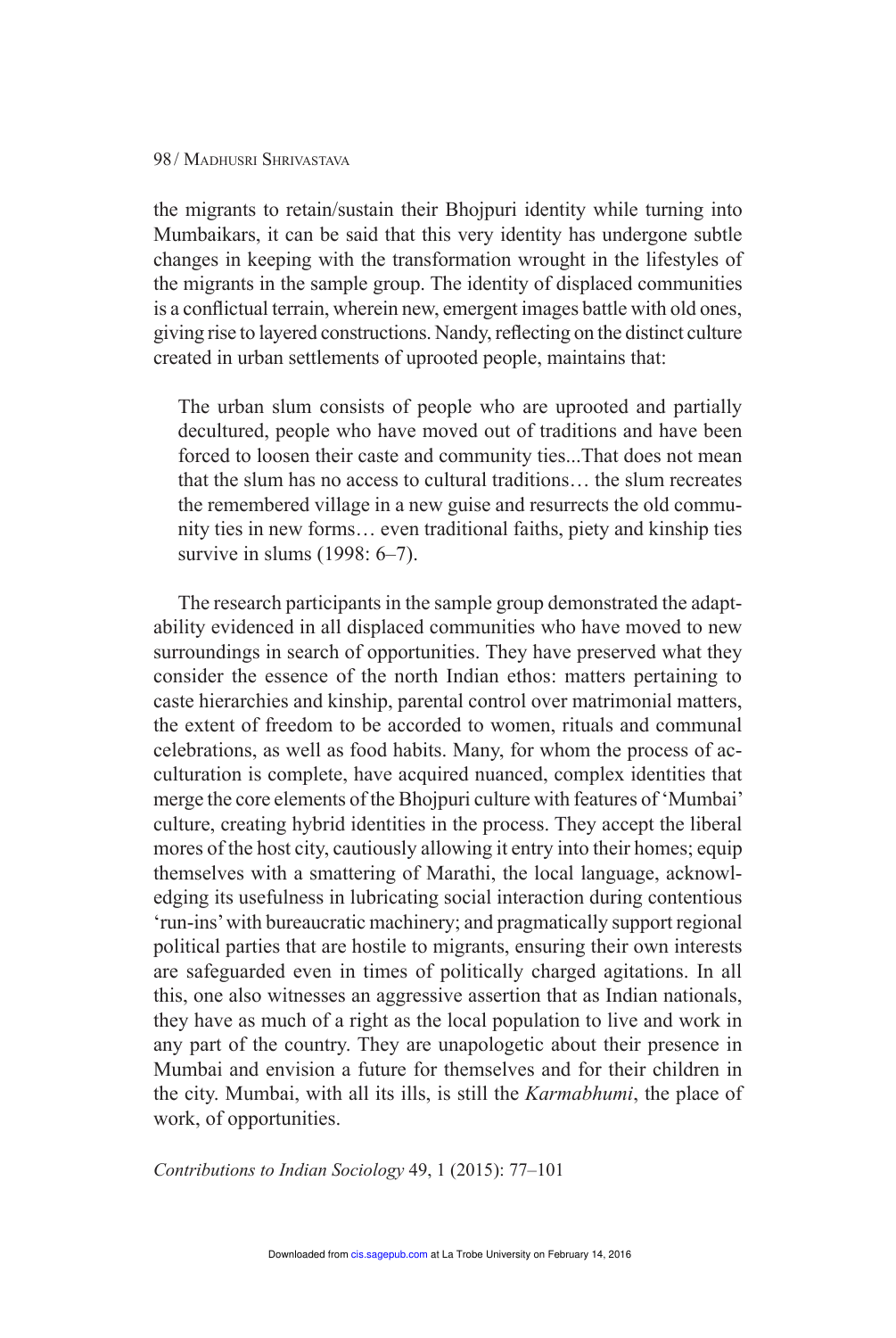If culture is the sum total of values in action (Inglis 2004), then the research participants from the sample group have most diligently preserved the culture of their home states. However, in the face of the challenges in their host city, some compromises are necessary. In her analysis of the Bhojpuri diaspora as a rich field for acculturation research, Eldering (2005) observed that it is extremely difficult for immigrants to maintain their cultural attitudes and meaning systems, when external circumstances thwart the perpetuation of such practices. Waldron also notes that 'immersion in the traditions of a particular community in the modern world is like living in Disneyland and thinking that one's surroundings epitomise what it is for a culture really to exist' (1995: 100–01). This article demonstrates that the 'diaspora within the diaspora',<sup>24</sup> as represented by the sample group of north Indian migrants in Mumbai, appear to be adapting swiftly to the environment of Mumbai by developing multiple identities, often different for different situations. The daily exposure to life in a metropolis, the overcrowded little tenements they occupy, living conditions that dilute, if not dissolve the distinctions between castes and communities, the constant barrage of media images that bring the world into their homes, the combined force of drastically changed lifestyles: all of these factors have eventually helped them forge newer and more supple identities.

Simultaneously, the migrants hold on to a 'preferred' version of their Bhojpuri antecedents, one that is being consciously constructed by the Bhojpuri media, which draws upon the needs and aspirations of the migrants, even as it capitalises on their nostalgia and assuages their major concerns. Further, an international image is being created for the Bhojpurispeaking migrant, one that connects him to the diaspora from Uttar Pradesh and Bihar in erstwhile European colonies, all the while bolstering the self-esteem of the community by reaffirming its cultural distinctiveness and its ability to conquer odds and establish itself in hostile environments. The Bhojpuri media play a crucial role in helping them carve this space for themselves in Mumbai.

The insights provided by the article are significant as they highlight the dynamics of changing societies and demonstrate how north Indian migrants under consideration are fashioning identities in congruence with

 $24$  Ghosh (2010) speaks of the need of the 'diaspora within the diaspora', a term used by the social scientist Shiv Vishwanathan, in the course of his conversation with the author.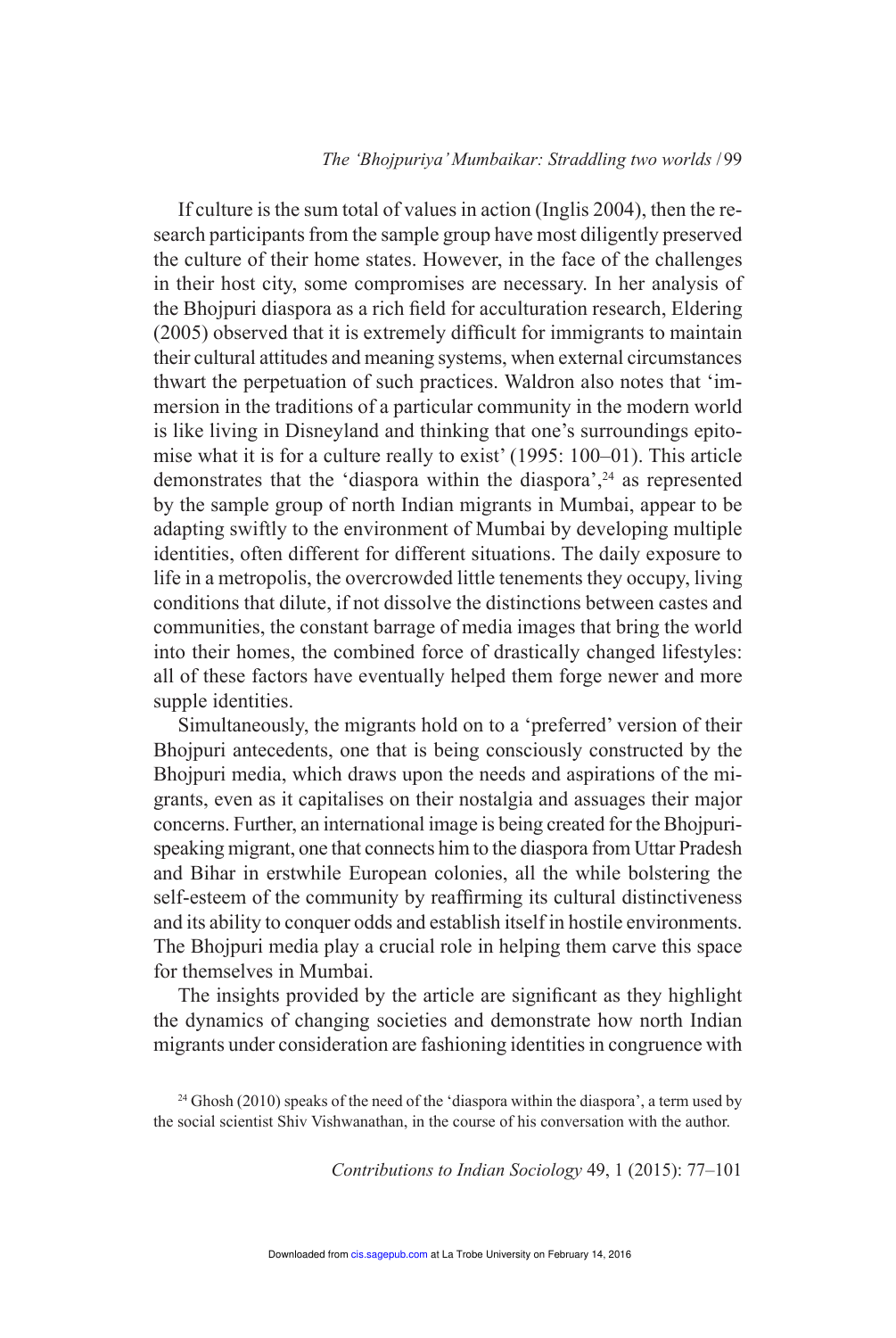their multifarious psychological and social needs in the host city. Further, the research illustrates how the interaction between media practices and socio-cultural environment can be an empowering experience for communities battling problems associated with displacement, assimilation and acculturation.

#### **REFERENCES**

- Ager, Simon (compiler). 2012. 'Bhojpuri.' *Omniglot: The Online Encyclopaedia of Writing Systems and Languages*. Available at http://www.omniglot.com/writing/bhojpuri.htm. Accessed on 6 July 2011.
- Brara, Rita. 2010. 'The Item Number: Cinesexuality in Bollywood and Social Life.' *Economic and Political Weekly* 45 (23): 67–74.
- Cawelti, John G. 2001. 'The Concept of Formula in the Study of Popular Literature.' In *Popular Culture: Production and Consumption*, edited by C.L. Harrington and D. Bielby, 203–09. Oxford: Blackwell Publishers.
- DeCerteau, Michel. 1984. *The Practice of Everyday Life.* Berkeley: University of California Press.
- Eisenlohr, Patrick. 2004. 'Register Levels of Ethno-national Purity: The Ethnicization of Language and Community in Mauritius.' *Language in Society* 33 (1): 59–80.
- Eldering, Lotty. 2005. 'The Bhojpuri Diaspora: A Rich Field for Comparative Acculturation Research.' *Psychology and Developing Societies* 17 (2): 237–47.
- Ghosh, Avijit. 2010. *Cinema Bhojpuri*. New Delhi: Penguin.
- Hinerman, Stephen. 2001. 'Star Culture.' In *Culture in the Communication Age*, edited by J. Lull, 193–211. London: Routledge.
- Inglis, Fred. 2004. *Culture: Key Concepts in the Social Sciences*. Cambridge: Polity Press.
- Li, F.L.N., A.J. Jowett, Allan M. Findlay and Ronald Skeldon. 1995. 'Discourse on Migration and Ethnic Identity: Interviews with Professionals in Hong Kong.' *Transactions of the Institute of British Geographers* (New Series) 20 (3): 342–56.
- Madhava Prasad, M. 1998. *Ideology of the Hindi Film: A Historical Construction.* New Delhi: Oxford University Press.
	- ———. 2009. 'Surviving Bollywood.' In *Global Bollywood*, edited by A.P. Kavoori and A. Punathambekar, 41–51. New Delhi: Oxford University Press.
- Mankekar, Purnima. 1999. *Screening Culture, Viewing Politics: An Ethnography of Television, Womanhood and Nation in Postcolonial India*. Durham: Duke University Press.
- Manuel, Peter. 1991. 'The Cassette Industry and Popular Music in North India.' *Popular Music* 10 (2): 189–204.
- McQuail, Denis.1994. *Mass Communication Theory: An Introduction* (third edition). London: SAGE Publications.
- Mishra, Vijay. 2002. *Bollywood Cinema: Temples of Desire.* New York: Routledge.
- Morley, David. 1986. *Family Television: Cultural Power and Domestic Leisure.* London: Comedia.